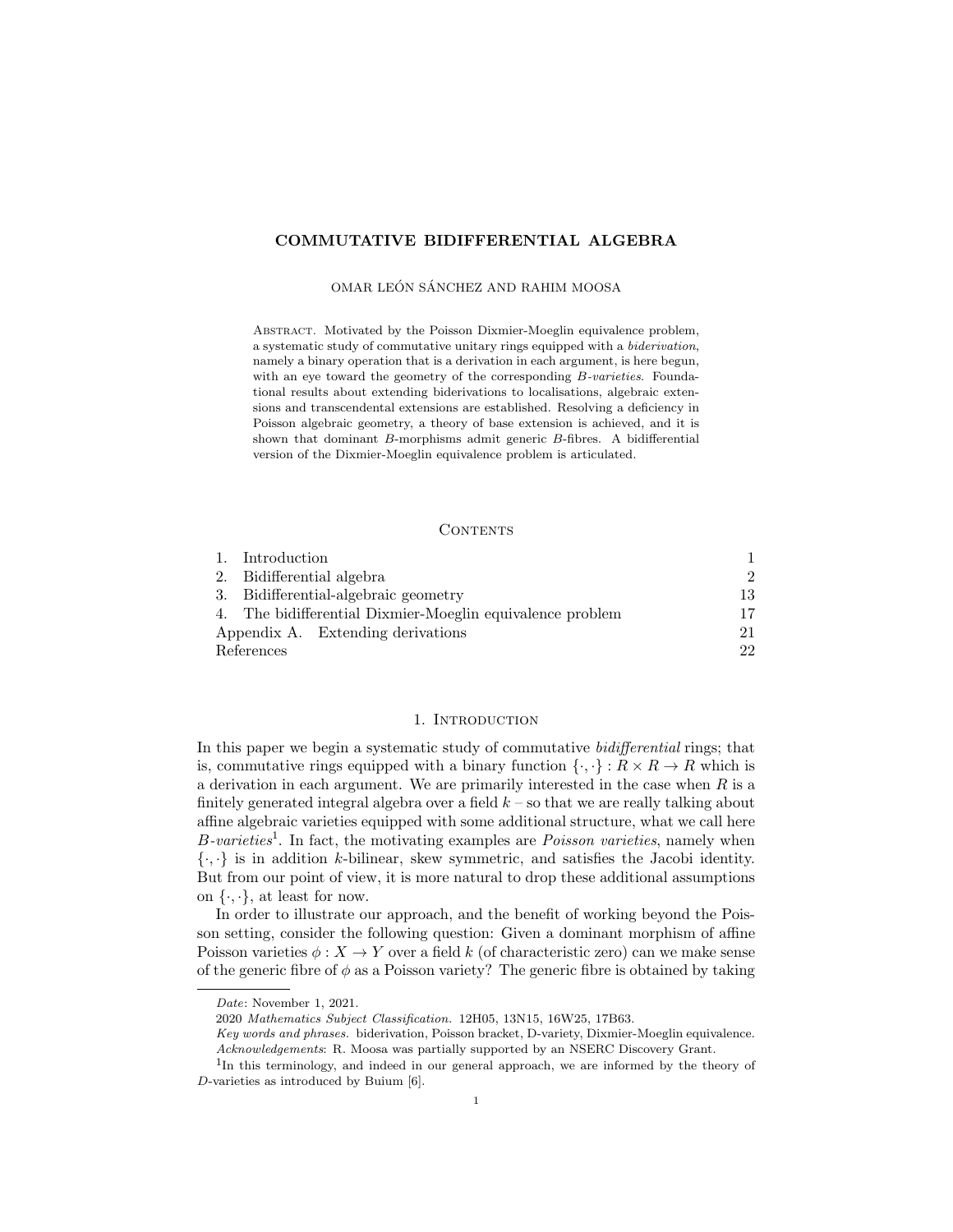a base extension to  $L := k(Y)$ , namely  $\phi_L : X_L \to Y_L$ , and then considering the fibre  $\phi_L^{-1}(\alpha)$  where  $\alpha \in Y_L(L)$  is a generic point over k. Naively, one might expect that there be canonical Poisson structures on  $X_L$  and  $Y_L$ , that  $\phi_L$  will be a Poisson morphism, and that  $\phi^{-1}(\alpha)$  will be a Poisson subvariety of  $X_L$ . In fact, all three of these expectations fail separately. One of the main technical accomplishments of this paper (Theorem 3.9 below) is to find a particular bidifferential structure on  $X_L$  and  $Y_L$ , compatible with the original Poisson structures, such that  $\phi_L$  is a morphism of B-varieties and  $\phi_L^{-1}(\alpha)$  is a B-subvariety of  $X_L$ . The bidifferential structure on  $X_L$  is not canonical in the sense that it depends on  $\phi$ , and not just on the Poisson structure on  $X$  and  $L$ . Nor is the biderivation we construct necessarily a Poisson bracket. Nevertheless, by working in the more flexible category of B-algebraic geometry we can make good sense of generic fibres of dominant maps.

Our original motivation is the Poisson Dixmier-Moeglin equivalence (PDME) problem, some aspects of which remain open. See, for example, [5, 1, 10]. In our efforts to bring to bear more ideas from differential-algebraic geometry and model theory to this problem, it became clear that fundamental constructions, like base extension and generic fibres, were necessary, and that these in turn required us to move out of the strictly Poisson setting.

From the model theoretic point of view, a central difficulty is that the class of existentially closed bidifferential fields in characteristic zero is not elementary. This is pointed out in  $\S 2.3$  below. So while our intuition from the model theory of differentially closed fields can still serve as a general guide, all the work has to be done algebraically without recourse to the notions and techniques of geometric stability theory.

Bidifferential algebra has certainly been considered before, but rarely for commutative rings. The preoccupations of the subject as it exists in the literature [3, 4, 8] are rather different than our own, focusing more on classifying and describing biderivations on noncommutative (semi)prime rings, and the results there tend to trivialise in the commutative case.

Here is a plan of the paper. In  $\S 2$  we develop the foundations of the subject. This includes establishing the basic extension results (to localisations in Theorem 2.8, to algebraic extensions in Theorem 2.10, and to transcendental extension in Theorem 2.13). It also includes the construction of a biderivation on certain tensor products motivated by the generic fibre problem discussed above – this is Theorem 2.19 below. Then in §3 we consider the geometric counterpart of the algebra developed earlier. In particular we introduce B-varieties and show that dominant B-morphisms admit generic B-fibres. Finally, in §4 we articulate the Dixmier-Moeglin Equivalence problem in this setting, as a generalisation of the PDME, and establish some preliminary results (Propositions 4.3, 4.7, 4.8) whose proofs illustrate how commutative bidifferential algebra and the constructions appearing in earlier sections can contribute.

Rings throughout are unital and commutative.

### 2. Bidifferential algebra

A *bidifferential ring* is a pair  $(R, \{\cdot, \cdot\})$  where R is a (commutative unitary) ring and  $\{\cdot,\cdot\}: R \times R \to R$  is a function such that for each  $r \in R$  both  $\{r,\cdot\}$  and  $\{\cdot,r\}$ , called the associated hamiltonians, are derivations on R. We call  $\{\cdot,\cdot\}$  a biderivation.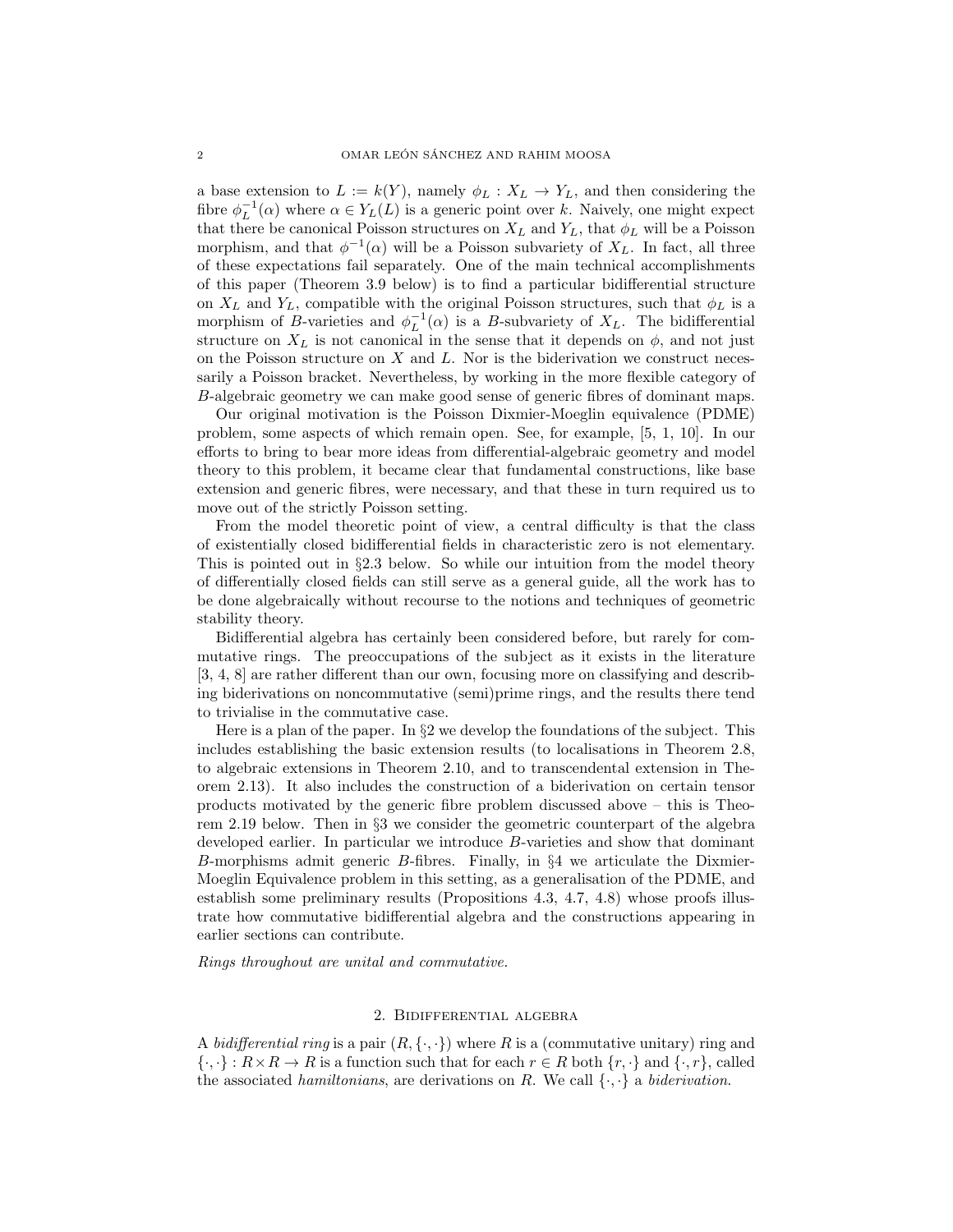Examples abound. Every Poisson bracket is a biderivation, and these are the main motivating examples. Another source of examples comes from taking linear combinations of products of derivations: If  $\{\delta_1, \ldots, \delta_m\}$  and  $\{\partial_1, \ldots, \partial_m\}$  are derivations on a ring R, and  $\alpha_1, \ldots, \alpha_m \in R$ , then

$$
\{r,s\} := \alpha_1 \delta_1(r) \; \partial_1(s) + \cdots + \alpha_m \delta_m(r) \; \partial_m(s)
$$

defines a biderivation on R.

Suppose  $(R, \{\cdot, \cdot\})$  is a bidifferential ring. A *bidifferential ideal* of  $(R, \{\cdot, \cdot\})$  is an ideal  $I \subseteq R$  satisfying  $\{R, I\} \subseteq I$  and  $\{I, R\} \subseteq I$  – that is, an ideal that is preserved by all the associated hamiltonians. A morphism of bidifferential rings,  $\phi: (R, \{\cdot, \cdot\}) \to (S, \{\cdot, \cdot\})$ , is a ring homomorphism such that  $\phi\{a, b\} = \{\phi a, \phi b\}$  for all  $a, b \in R$ . The reader can easily verify for themself the first properties of this category; for example, that the kernel of a morphism of bidifferential rings is a bidifferential ideal, and that the quotient of a bidifferential ring by a bidifferential ideal admits a unique biderivation making the quotient map a morphism of bidifferential rings. But in verifying further properties, especially having to do with extensions of bidifferential rings, it becomes convenient to work in the following more general (if technical) setting.

2.1. Multisorted biderivations. We extend the notion of biderivation so that the arguments accept values from different rings and output values in a module. This will allow us to treat all three sorts individually.

Let K denote the collection of triples  $(R, S, M)$  where R and S are rings and M is an additive group equipped with both an R-module and S-module structure. A biderivation on  $(R, S, M)$  is then a function  $\{\cdot, \cdot\}: R \times S \to M$  such that

- $\{r, \cdot\} : S \to M$  is an M-valued derivation on S, for each  $r \in R$ , and
- $\{\cdot, s\} : R \to M$  is an M-valued derivation on R, for each  $s \in S$ .

We call  $\{r, \cdot\}$  and  $\{\cdot, s\}$  the associated hamiltonians. We often say  $(R, S, M, \{\cdot, \cdot\})$  is a biderivation to mean that  $(R, S, M) \in \mathcal{K}$  and  $\{\cdot, \cdot\}$  is a biderivation on  $(R, S, M)$ .

We recover (one-sorted) bidifferential rings as biderivations on a triple of the form  $(R, R, R)$ , where both module structures (namely of the third sort over the first and over the second) are obtained by viewing  $R$  as a module over itself in the natural way. In this case we write  $(R, \{\cdot, \cdot\})$  instead of  $(R, R, R, \{\cdot, \cdot\})$ .

An intermediate level of generalisation that arises frequently is when  $R = S$  and the two R-module structures on M agree. In that case we say that  $\{\cdot,\cdot\}$  is an M-valued biderivation on R. We may write this as  $(R, \{\cdot, \cdot\})$  as well, but only when it is clear from context in which module the biderivation takes its values.

By a morphism in K, denoted  $\phi : (R, S, M) \to (R', S', M')$ , we mean a triple  $(\phi_1, \phi_2, \phi_3)$  such that

- $\phi_1: R \to R'$  and  $\phi_2: S \to S'$  are ring homomorphisms, and
- $\phi_3: M \to M'$  is a group homomorphism that is both R-linear and S-linear, in the sense that, for all  $x \in M$ ,
	- $-\phi_3(rx) = \phi_1(r)\phi_3(x)$  for all  $r \in R$  and
	- $-\phi_3(sx) = \phi_2(s)\phi_3(x)$  for all  $s \in S$ .

Given biderivations on  $(R, S, M)$  and  $(R', S', M')$  in K, we say that a morphism  $\phi: (R, S, M) \to (R', S', M')$  is bidifferential if

$$
\phi_3(\{r,s\}) = \{\phi_1r, \phi_2s\}
$$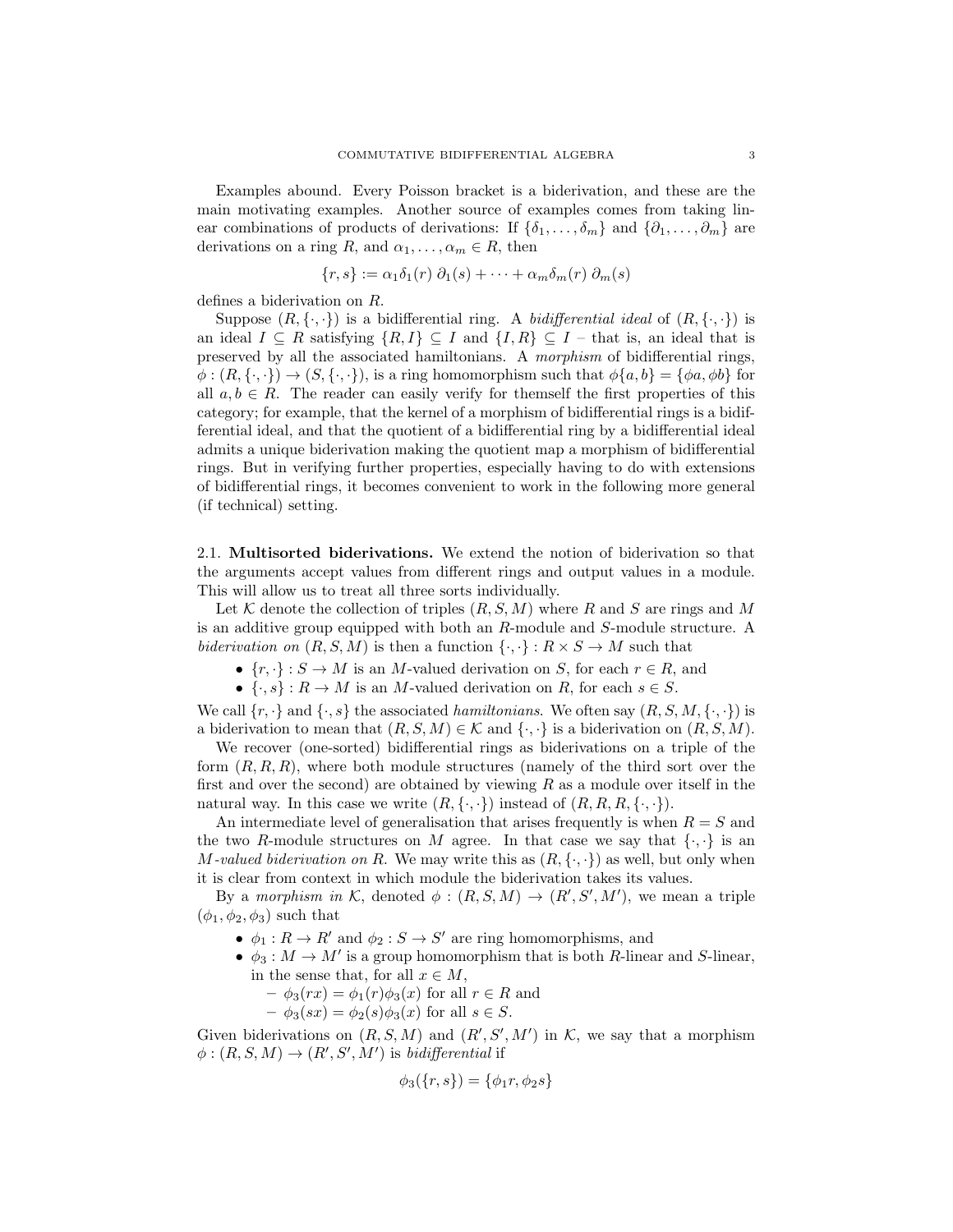for all  $r \in R$  and  $s \in S$ . We denote this by  $\phi : (R, S, M, \{\cdot, \cdot\}) \to (R', S', M', \{\cdot, \cdot\}),$ and say that the biderivation on  $(R', S', M')$  extends that on  $(R, S, M)$ . Note that, whenever we can get away with it, we will use the same symbol to denote the base biderivation and its extension.

The following is the main extension lemma for biderivations.

#### Proposition 2.1. Suppose

- $\phi: (R, S, M) \to (R, S', M')$  is a morphism in K with  $\phi_1 = id_R$ ,
- $\{\cdot,\cdot\}$  is a biderivation on  $(R, S, M)$ ,
- $a \in S'$ , and
- $\delta: R \to M'$  is an M'-valued derivation on R.

Suppose each hamiltonian  $\{r, \cdot\} : S \to M$  extends to a unique M'-valued derivation on S' taking a to  $\delta(r)$ . Then  $\{\cdot,\cdot\}$  extends to a unique biderivation on  $(R, S', M')$ satisfying  $\{\cdot, a\} = \delta$ .

*Proof.* For each  $r \in R$ , let  $\delta_r : S' \to M'$  denote the (unique) derivation extending  $\{r, \cdot\}: S \to M$  and taking a to  $\delta(r)$ . Then we have no choice but to define  $\{\cdot, \cdot\}$  on  $(R, S', M')$  by  $\{r, s'\} := \delta_r(s')$ . In particular, uniqueness will follow from existence. That this does define an extension of  $(R, S, M, \{\cdot, \cdot\})$  follows immediately from the fact that each  $\delta_r$  extends  $\{r, \cdot\} : S \to M$ . So it remains only to show that  $(R, S', M', \{\cdot, \cdot\})$  is a biderivation.

Given  $r \in R$ , we defined  $\{r, \cdot\} : S' \to M'$  to agree with  $\delta_r$ , and hence these are  $M'$ -valued derivations on  $S'$  by assumption.

Given  $s' \in S'$ , we need to show that  $\{ \cdot, s' \} : R \to M'$  is a derivation. That is, for all  $r_1, r_2 \in R$  we need to show:

$$
{r_1 + r_2, s'} = {r_1, s'} + {r_2, s'}, \text{ and}
$$
  

$$
{r_1r_2, s'} = r_2{r_1, s'} + r_1{r_2, s'}.
$$

Fixing  $r_1, r_2 \in R$  and letting  $s' \in S$  vary, this is equivalent to showing that:

$$
\delta_{r_1+r_2} = \delta_{r_1} + \delta_{r_2}, \text{ and}
$$

(2)  $\delta_{r_1r_2} = r_2\delta_{r_1} + r_1\delta_{r_2},$ 

which is what we now do.

For (1), note that both  $\delta_{r_1+r_2}$  and  $\delta_{r_1} + \delta_{r_2}$  are M'-valued derivations on S' that extends  ${r_1 + r_2, \cdot} : S \to M$ . Moreover,

$$
\delta_{r_1+r_2}(a) = \delta(r_1+r_2) = \delta(r_1) + \delta(r_2) = \delta_{r_1}(a) + \delta_{r_2}(a) = (\delta_{r_1} + \delta_{r_2})(a).
$$

So, by the uniqueness assumption, we must have  $\delta_{r_1+r_2} = \delta_{r_1} + \delta_{r_2}$  on S'.

For (2), note that both  $\delta_{r_1r_2}$  and  $r_1\delta_{r_2} + r_2\delta_{r_1}$  are M'-valued derivations on S' that extend  $\{r_1r_2, \cdot\} : S \to M$ . Moreover,

$$
\delta_{r_1r_2}(a) = \delta(r_1r_2) = r_1\delta(r_2) + r_2\delta(r_1) = r_1\delta_{r_2}(a) + r_2\delta_{r_1}(a) = (r_1\delta_{r_2} + r_2\delta_{r_1})(a).
$$

Hence  $\delta_{r_1r_2} = r_1 \delta_{r_2} + r_2 \delta_{r_1}$  follows by uniqueness.

Remark 2.2. The following observations are worth keeping in mind:

(a) Proposition 2.1 is often applied with  $a = 0$  and  $\delta = 0$ , in which case it simply says that if all the hamiltonians extend uniquely from  $S \to M$  to  $S' \to M'$  then  $\{\cdot, \cdot\}$  extends uniquely from  $(R, S, M)$  to  $(R, S', M')$ .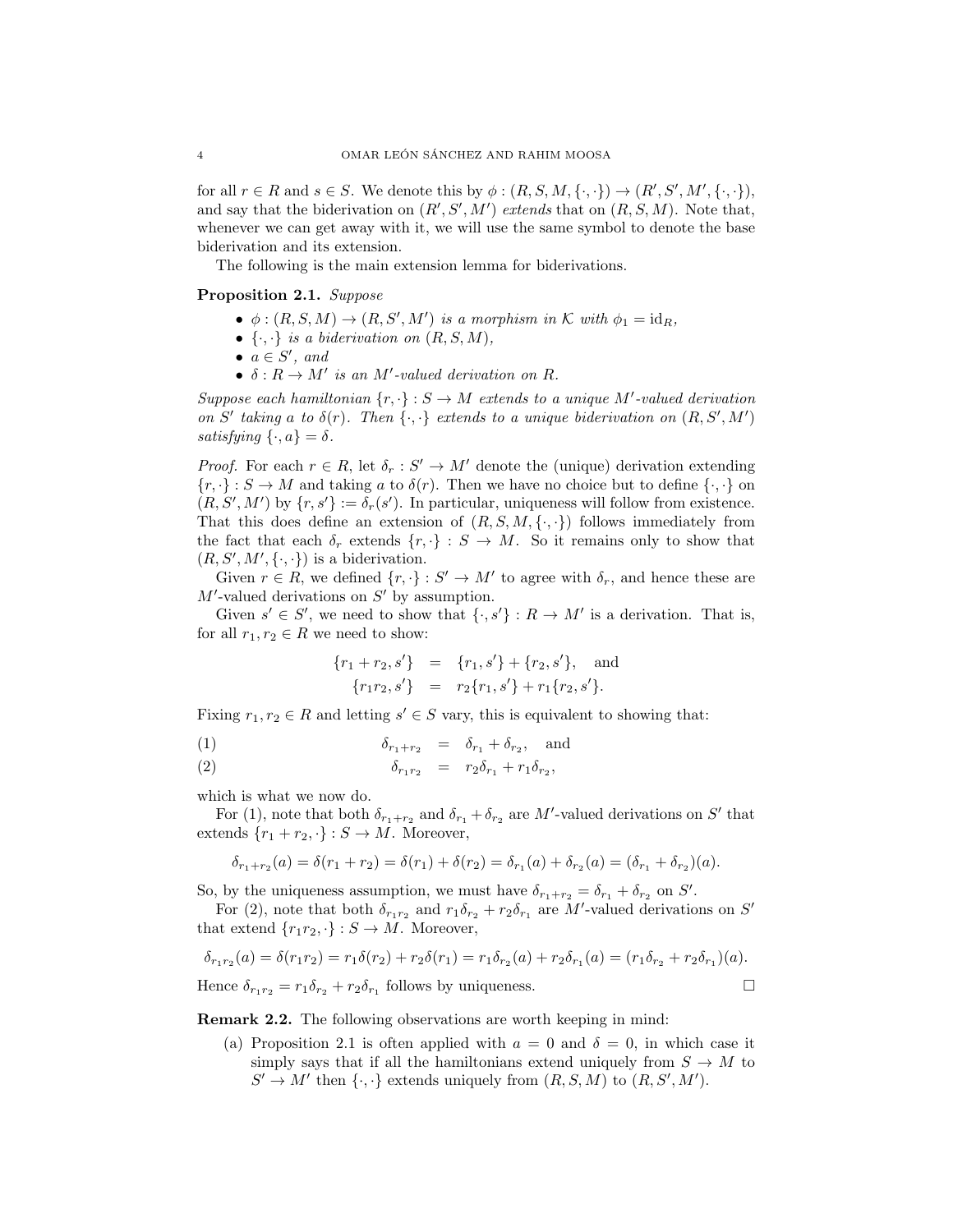- (b) Proposition 2.1 is often applied when  $S'$  does not admit any nontrivial derivations that are  $S$ -linear – the so called  $S$ -differentially trivial case. In that case, one has automatically that each hamiltonian has at most one extension to  $S'$  (as the difference of two would be  $S$ -linear), and the only thing to verify before application is existence.
- (c) Of course, the proposition also works with the roles of R and S reversed that is, we can keep  $S$  fixed and extend  $R$  to some  $R'$ .

The multi-sorted generalisation of a bidifferential ideal is the following:

**Definition 2.3.** A *bidifferential ideal pair* of a biderivation  $(R, S, M, \{\cdot, \cdot\})$  is a pair of ideals  $I \subseteq R$  and  $J \subseteq S$  such that  $\{I, S\} \subseteq IM$  and  $\{R, J\} \subseteq JM$ .

One of the complications in bidifferential algebra is that the extension of a bidifferential ideal need not be bidifferential. For example:

**Example 2.4.** Fix a ring  $R$ . It is not hard to construct a biderivation on the polynomial ring in two variables,  $R[x, y]$ , with the property that  $\{\cdot, \cdot\}$  is trivial on  $R[x]$  but such that  $\{x, y\} = x$ . For example, one can use Corollary 2.14 below to verify this. In fact, when  $R = k$  is a field, one can do it so that  $\{\cdot,\cdot\}$  is a Poisson bracket over  $k$ . In any case, we thus have an extension of bidifferential rings;  $(R[x], 0) \rightarrow (R[x, y], {\cdot, \cdot})$ . The ideal  $(x - 1)R[x]$  is bidifferential in  $(R[x], 0)$ as every ideal is, but, since  $\{x-1, y\} = \{x, y\} - \{1, y\} = x$ , we see that  $(x-1)R[x, y]$ is not a bidifferential ideal in the extension  $(R[x, y], \{\cdot, \cdot\}).$ 

We will thus have to restrict our attention to certain extensions of bidifferential rings. Here is the definition in the general multi-sorted setting:

Definition 2.5 (Lifting extensions). An extension of biderivations,

$$
\phi: (R, S, M, \{\cdot, \cdot\}) \to (R', S', M', \{\cdot, \cdot\}),
$$

is said to be *lifting* if whenever  $(I, J)$  is a bidifferential ideal pair in  $(R, S, M)$  then  $(IR', JS')$  is a bidifferential ideal pair in  $(R', S', M')$ .

We are using the usual commutative algebra conventions here, namely  $IR<sup>′</sup>$  denotes the ideal  $\phi_1(I)R'$  of R' generated by the image of I in R', and similarly for  $JS' := \phi_2(J)S'.$ 

The following is a useful criterion for extensions to be lifting.

**Proposition 2.6.** Suppose  $\phi : (R, S, M, \{\cdot, \cdot\}) \to (R, S', M', \{\cdot, \cdot\})$  is a differential morphism with  $\phi_1 = id_R$ . If S' differentially trivial<sup>2</sup> over S then  $\phi$  is lifting.

*Proof.* Fix a bidifferential ideal pair  $(I, J)$  in  $(R, S, M)$ . We need to show that  $(I, JS')$  is bidifferential in  $(R, S', M')$ .

Let  $JM' := (\phi_2(J)S') \cdot M'$ , for short. We first show that  $\{R, JS'\} \subseteq JM'$ . By additivity, it suffices to verify that  $\{r, xs'\} \in JM'$  for all  $r \in R, x \in J$ , and  $s' \in S'$ . This follows from the following computation:

$$
\begin{array}{rcl} \{r, xs'\} & = & \{r, \phi_2(x)s'\} \\ & = & \phi_2(x)\{r, s'\} + s'\{r, \phi_2(x)\} \\ & = & \phi_2(x)\{r, s'\} + s'\phi_3\{r, x\}. \end{array}
$$

<sup>&</sup>lt;sup>2</sup>That is, S' admits no nontrivial S-linear derivations – see Definition A.1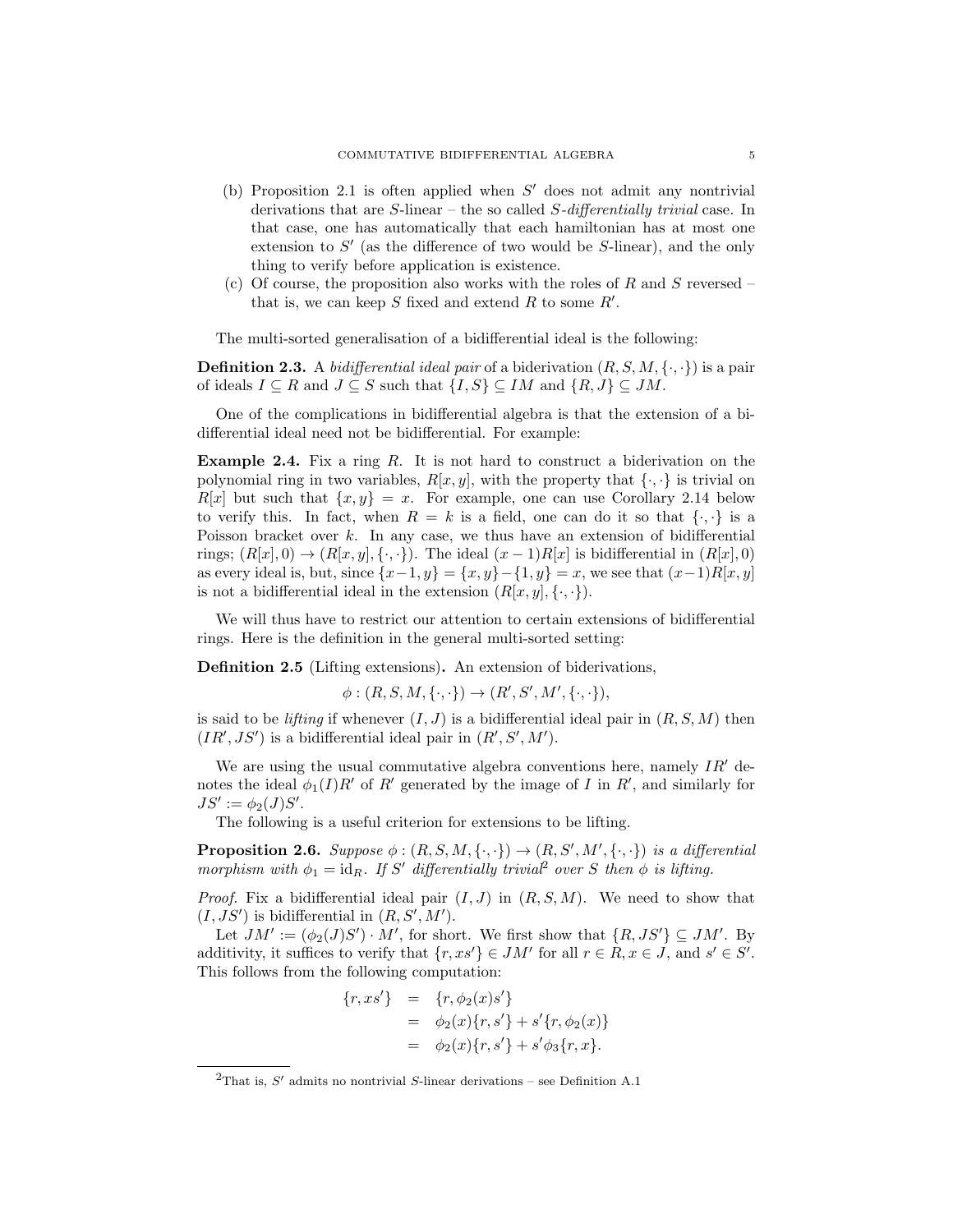Now,  $\phi_2(x)\lbrace r, s'\rbrace$  is visibly in  $JM'$ . For the second term, note that, as  $(I, J)$  is a bidifferential pair,  $\{r, x\} \in JM$ , and hence  $\phi_3\{r, x\} \in JM'$ . So  $\{r, xs'\} \in JM'$ .

It remains to prove that  $\{I, S'\} \subseteq IM'$ . This is where differential triviality is used. Fix  $x \in I$  and consider the derivation  $D := \pi \circ \{x, \cdot\} : S' \to M'/IM'$ . Here  $\pi : M' \to M'/IM'$  is the quotient map. We check that D is S-linear. Indeed, for any  $s \in S$ , we have

$$
D(\phi_2(s)) = \pi\{x, \phi_2(s)\}
$$
  
=  $\pi\phi_3\{x, s\}$   
= 0 as  $\{x, s\} \in \{I, S\} \subseteq IM$ .

So by differential triviality,  $D = 0$ . But this says precisely that  $\{x, S'\} \subseteq IM'$ . As  $x \in I$  was arbitrary, we have  $\{I, S'\} \subseteq IM'.$ . В последните последните и при последните и при последните и при последните и при последните и при последните<br>В последните последните и при последните последните последните и при последните последните последните и при по

2.2. Extending bidifferential rings. We can now prove the basic results about extensions of bidifferential rings. We start with observing that differential triviality ensures uniqueness of extensions.

**Lemma 2.7.** Suppose  $R$  is an A-algebra and  $M$  is an  $R$ -module. If  $R$  admits no nontrivial M-valued A-linear derivations then every M-valued biderivation on A has at most one extension to R.

*Proof.* Suppose, toward a contradiction, that  $(R, R, M, \{\cdot, \cdot\})$  and  $(R, R, M, \{\cdot, \cdot\})$ are distinct extensions of  $(A, A, M, \{\cdot, \cdot\})$ . Then there exists  $r \in R$  such that the hamiltonians  $\delta_1 := \{r, \cdot\}_1$  and  $\delta_2 := \{r, \cdot\}_2$  are distinct M-valued derivations on R. If  $\delta_1$  and  $\delta_2$  agreed on A then  $\delta_1 - \delta_2$  would be an A-linear M-valued derivation on R, and differential triviality would force  $\delta_1 = \delta_2$ . Hence, there is  $a \in A$  such that  $\delta_1(a) \neq \delta_2(a)$ . But this means that  $d_1 := {\{\cdot, a\}}_1$  and  $d_2 := {\{\cdot, a\}}_2$  are distinct M-valued derivations on R. But  $d_1$  and  $d_2$  do agree on A because  $\{\cdot,\cdot\}_1$  and  $\{\cdot,\cdot\}_2$ both extend  $\{\cdot,\cdot\}$  and  $a \in A$ . So  $d_1 - d_2$  is a nontrivial A-linear M-valued derivation on  $R$ , contradicting our assumption.  $\Box$ 

**Theorem 2.8** (Localisation). Suppose  $\{\cdot,\cdot\}$  is an M-valued biderivation on R, and  $\Sigma \subseteq R \setminus \{0\}$  is a multiplicatively closed set. Then there is a unique extension of  $\{\cdot,\cdot\}$ to an  $\Sigma^{-1}M$ -valued biderivation on  $\Sigma^{-1}R$ . Moreover, this is a lifting extension.

*Proof.* By the quotient rule,  $\Sigma^{-1}R$  is differentially trivial over R, and hence uniqueness will follow automatically by Lemma 2.7. On the other hand, every M-valued derivation on R does extend to a  $\Sigma^{-1}M$ -valued derivation on  $\Sigma^{-1}R$ . So we can apply Proposition 2.1 with  $(a = 0, \delta = 0)$  twice, once to extend from  $(R, R, M, \{\cdot, \cdot\})$ to  $(R, \Sigma^{-1}R, \Sigma^{-1}M)$ , and then to extend to  $(\Sigma^{-1}R, \Sigma^{-1}R, \Sigma^{-1}M)$ . This is lifting because, by differential triviality, Proposition 2.6 applies to both.  $\Box$ 

Corollary 2.9. A biderivation on an integral domain extends uniquely to the fraction field.

*Proof.* Apply Theorem 2.8 to  $M = R$  and  $\Sigma = R \setminus \{0\}$ .

Next we wish to show that we can lift biderivations uniquely to (separably) algebraic extensions. We articulate a rather more general, though somewhat technical, version that allows the base of an algebra to be extended in this way. The greater level of generality is in fact necessary for what we do in the next section.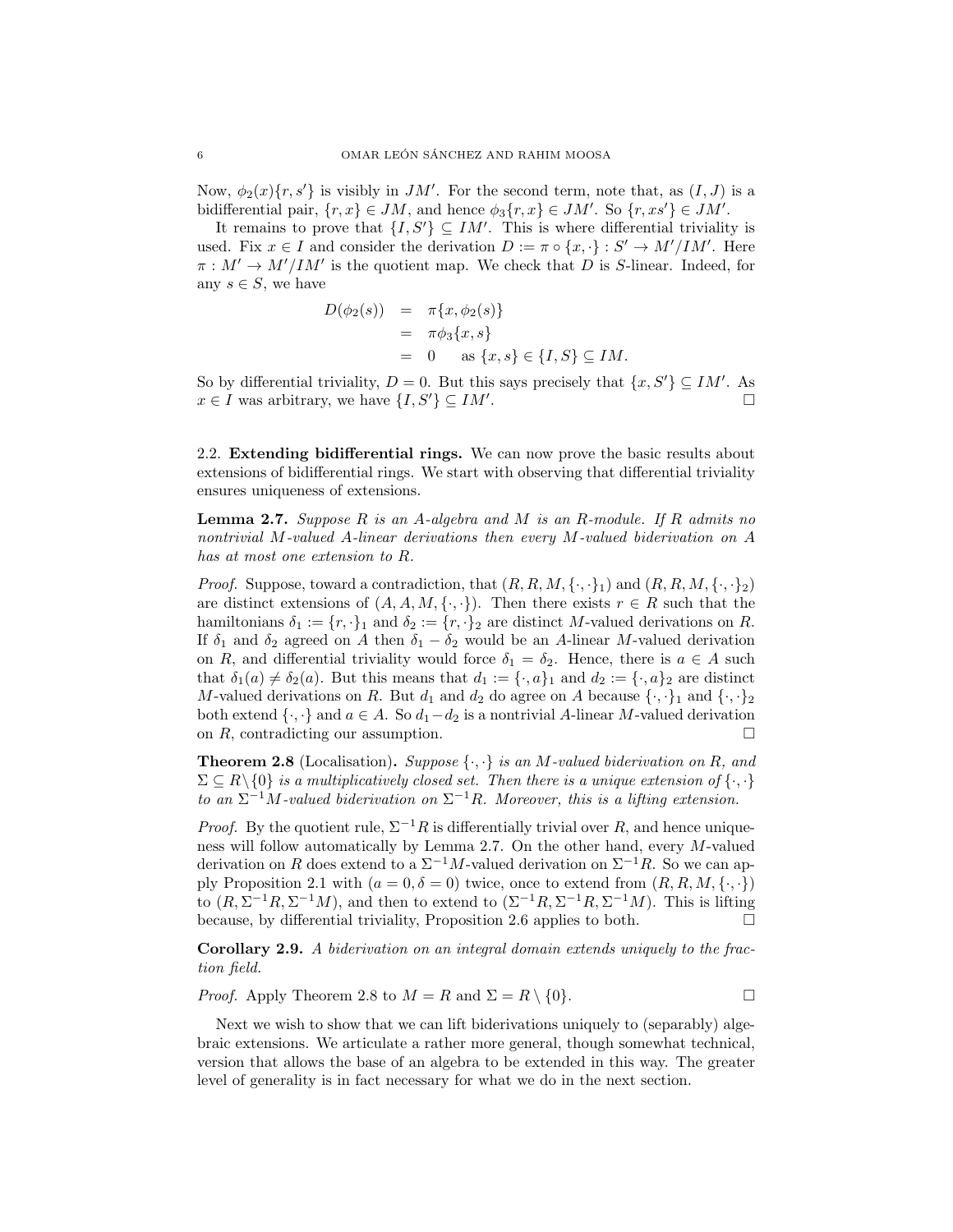**Theorem 2.10** (Algebraic base extensions). Suppose  $A \subseteq B$  is an extension of integral domains,  $b \in B$  is separably algebraic over  $\text{Frac}(A)$ , and  $\{\cdot, \cdot\}$  is a biderivation on an A-algebra R with values in  $R \otimes_A B$ . Then there is a nonzero  $f \in A[b]$  such that  $\{\cdot,\cdot\}$  extends uniquely to a biderivation on  $R \otimes_A A[b]_f$  with values in  $R \otimes_A B_f$ . Moreover, this is a lifting extension.

*Proof.* Note that in the statement the R-module structure on  $R \otimes_A B$ , and the  $(R \otimes_A A[b])$ -module structure on  $R \otimes_A B_f$ , are the natural ones.

The first thing we do is reduce to the case when the minimal polynomial of b over Frac(A) has coefficients in A. Indeed, let  $P \in A[t]$  be a nonzero polynomial of minimal degree such that  $P(b) = 0$ , and let a be the leading coefficient of P. By Theorem 2.8 we have a unique extension of  $\{\cdot,\cdot\}$  to the localisation  $R_a = R \otimes_A A_a$ with values in  $(R \otimes_A B)_a = R_a \otimes_{A_a} B_a$ . Now, the minimal polynomial of b over  $Frac(A_a) = Frac(A)$ , namely  $\frac{1}{a}P$ , does have coefficients in  $A_a$ . So, assuming we have proved the proposition in this case, we would get a nonzero  $g \in A_a[b]$  and a unique extension of  $\{\cdot,\cdot\}$  to  $R_a \otimes_{A_a} A_a[b]_g = R \otimes_A A[b]_{ag}$  with values in  $R_a \otimes_{A_a} B_{ag} =$  $R \otimes_A B_{ag}$ . Moreover this extension would be a lifting extension of the original  $\{\cdot,\cdot\}$ . Hence  $f := ag$  would witness the truth of the proposition.

So we may assume that the minimal polynomial of b over  $Frac(A)$  has coefficients in A. We denote this minimal polynomial by P and set  $f := \frac{dP}{dt}(b)$ . By separability, f is a nonzero element of  $A[b]$ . It is pointed out in the appendix, as Fact A.2, that under these conditions every derivation  $d : A \rightarrow S$  (where S is any B-algebra) extends uniquely to  $d : A[b] \rightarrow S_f$ . Combining this with the fact that one can naturally take tensor products of derivations (see Fact A.4), we get that every derivation  $d : R \to R \otimes_A B$  extends uniquely to a derivation  $d : R \otimes_A A[b] \to R \otimes_A B_f$ . Now, applying this to each each hamiltonian  $\{r, \cdot\}$ , viewed as  $R \otimes_A B$ -valued, we see that Proposition 2.1 applies (with  $a = 0$  and  $\delta = 0$ ). We obtain an extension of  $\{\cdot,\cdot\}$ to  $(R, R \otimes_A A[b], R \otimes_A B_f)$ . Next, applying the same fact to the hamiltonians  $\{\cdot, s\}$ for each  $s \in R \otimes_A A[b]$ , we can invoke Proposition 2.1 again, this time to the first argument, so as to obtain a further extension to  $(R \otimes_A A[b], R \otimes_A A[b], R \otimes_A B_f)$ . It then extends to  $(R \otimes_A A[b]_f, R \otimes_A A[b]_f, R \otimes_A B_f)$  by Theorem 2.8.

Note that if d is an A-linear derivation on  $A[b]_f$ , with values in any  $A[b]_f$ module M, then  $P(b) = 0$  forces  $0 = \frac{dP}{dt}(b)db = fdb$ , and hence  $db = 0$  by multiplying through by  $\frac{1}{f}$ . So  $A[b]_f$  is differentially trivial over A, and it follows that  $R \otimes_A A[b]_f$  is differentially trivial over R. By Lemma 2.7, the extension we have built is therefore unique. Also, applying Proposition 2.6 to

$$
(R, R, R \otimes_A B, \{\cdot, \cdot\}) \to (R, R \otimes_A A[b]_f, R \otimes_A B_f, \{\cdot, \cdot\})
$$

and then to

$$
(R, R \otimes_A A[b]_f, R \otimes_A B_f, \{\cdot, \cdot\}) \to (R \otimes_A A[b]_f, R \otimes_A A[b]_f, R \otimes_A B_f, \{\cdot, \cdot\})
$$

shows that the extension we have built is lifting.  $\Box$ 

**Remark 2.11.** The proposition will only be used when  $R \otimes_A B$  has no A-torsion. It is not hard to show that in that case, in order to extend the hamiltonions to  $R \otimes_A A[b]$ , one does not require that the minimal polynomial of b over Frac(A) has coefficients in A. (See the proof of Fact A.2.) Hence, assuming that  $R \otimes_A B$  has no A-torsion, we can, in Theorem 2.10, take f to be  $\frac{dP}{dt}(b)$  where  $P \in A[t]$  is a polynomial of minimal degree such that  $P(b) = 0$ .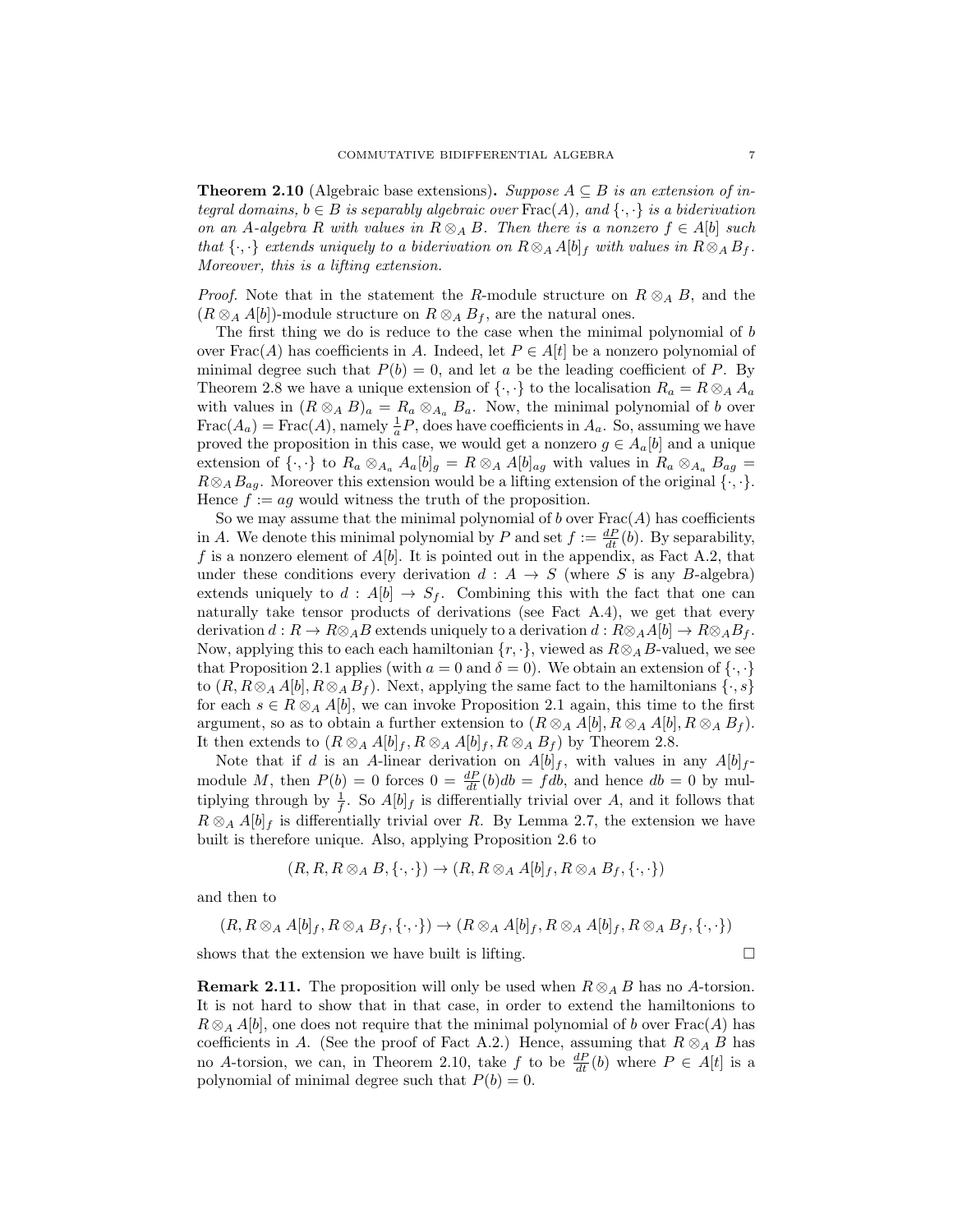Corollary 2.12. A biderivation on a field extends uniquely to the separable closure.

Proof. This can be deduced from recursive applications of Theorem 2.10, starting with  $A = R =: k$  a field, and  $B = k^{\text{sep}}$ , and extending the biderivation one element at a time. Or, and this may be easier, we can directly apply Proposition 2.1 to first extend  $\{\cdot,\cdot\}$  uniquely to  $(k, k^{\text{sep}}, k^{\text{sep}})$ , and then apply Proposition 2.1 again to extending the first argument to  $k^{\rm sep}$ . Both stages use the fact that derivations  $d: k \to k^{sep}$  extend uniquely to a derivation on  $k^{sep}$ . — Процессиональные производствование и производствование и производствование и производствование и производс<br>В 1990 году в 1990 году в 1990 году в 1990 году в 1990 году в 1990 году в 1990 году в 1990 году в 1990 году в<br>

**Theorem 2.13** (Transcendental base extensions). Suppose  $A \subseteq B$  is an extension of rings and  $b \in B$  is transcendental over A. Suppose R is an A-algebra, D :  $R \to R \otimes_A B$  is a derivation, and  $E : R \otimes_A A[b] \to R \otimes_A B$  is a derivation. Every  $(R \otimes_A B)$ -valued biderivation on R extends uniquely to a  $(R \otimes_A B)$ -valued biderivation on  $R \otimes_A A[b]$  satisfying

- $\{r \otimes 1, 1 \otimes b\} = D(r)$  for all  $r \in R$ , and
- $\{1 \otimes b, x\} = E(x)$  for all  $x \in R \otimes_A A[b]$ .

*Proof.* First apply Proposition 2.1 with  $S = R$ ,  $M = M' = R \otimes_A B$ ,  $S' = R \otimes_A A[b]$ , and with  $a := 1 \otimes b$  and  $\delta := D$ . Note that  $R \otimes_A A[b] = R[a]$  is isomorphic to the polynomial ring in one variable over R, and so for each  $r \in R$  it is true that  ${r, \cdot} : R \to R \otimes_A B$  does have a unique extension to a derivation on  $R[a]$  taking a to  $\delta(r)$ . Hence, we get a unique extension  $(R, R \otimes_A A[b], R \otimes_A B, \{\cdot, \cdot\})$ . Now we apply Proposition 2.1 again, this time to extend the first argument from  $R$  to  $R \otimes_A A[b]$ . For that, we use again  $a := 1 \otimes b$  and this time  $\delta := E$ . For each  $x \in R \otimes_A A[b],$  the hamiltonian  $\{\cdot, x\} : R \to R \otimes_A B$  has a unique extension to a derivation on  $R[a] = R \otimes_A A[b]$  taking a to  $\delta(x)$ . The extended  $(R \otimes_A B)$ valued biderivation on  $R \otimes_A A[b]$  that we obtain has by construction the two desired properties, and is by construction unique such.

**Corollary 2.14.** Every biderivation on R extends to the polynomial ring  $R[t]$ . Moreover, given a pair of derivation  $D: R \to R[t]$  and  $E: R[t] \to R[t]$ , there is a unique extension of  $\{\cdot,\cdot\}$  to R[t] satisfying  $\{\cdot,t\}$   $\upharpoonright_R = D$  and  $\{t,\cdot\} = E$ .

*Proof.* Apply Theorem 2.13 with  $A = R$ ,  $B = R[t]$ ,  $b = t$ , and D, E as given.  $\square$ 

2.3. A model-theoretic aside. We can view bidifferential rings as first-order structures in the language L of rings augmented by a binary function symbol for the biderivation. But there is no good model theory of biderivations in the sense that the class of existentially closed bidifferential fields is not elementary. Let us show how this follows from some of the basic extension results proved above.

Proposition 2.15. The L-theory of bidifferential fields of characteristic zero does not admit a model companion.

Proof. First of all, any biderivation extends (uniquely) to the separable closure by Corollary 2.12. It follows that an existentially closed bidifferential field of characteristic zero is algebraically closed.

By the *constants* of a bidifferential ring  $(R, \{\cdot, \cdot\})$  we mean the subring of elements  $r \in R$  such that the associated hamiltonians  $\{r, \cdot\}$  and  $\{\cdot, r\}$  are identically zero. We observe that the constant subfield of an existentially closed bidifferential field  $(F, \{\cdot,\cdot\})$  is always  $\mathbb{Q}^{\text{alg}}$ . Indeed, consider the function field  $F(t)$  in one variable.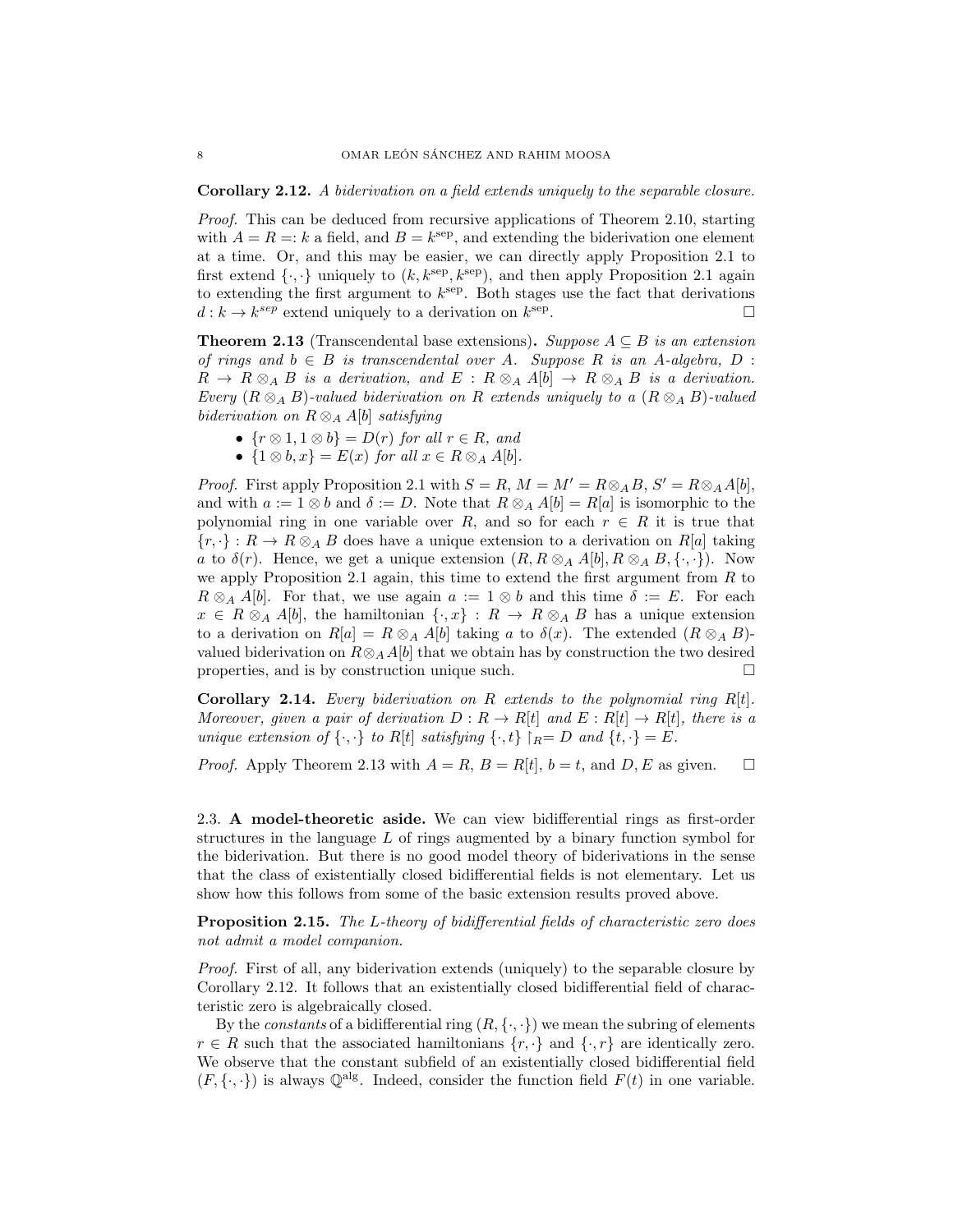Given any derivation  $D: F \to F$ , we can, using Corollaries 2.9 and 2.14, build a biderivation on  $F(t)$  extending  $\{\cdot,\cdot\}$  on F and such that  $\{\cdot,t\}$   $\upharpoonright_F = D$ . Suppose, now, that we are given  $r \in F \setminus \mathbb{Q}^{alg}$ . Then we can find D such that  $D(r) \neq 0$ . Hence  $\{r, t\} = D(r) \neq 0$ . It follows by existential closedness, that there is some  $s \in F$  such that  $\{r, s\} \neq 0$ . So r is not a constant in  $(F, \{\cdot, \cdot\})$ .

Since the constants, which form a 0-definable infinite set, does not grow within the class of existentially closed bidifferential fields, that class cannot be elementary.

 $\Box$ 

2.4. **Tensor products.** Unlike in the differential case (see Fact  $A.4$ ), biderivations are not always compatible with tensor products. The following example shows that we cannot always equip the tensor product of bidifferential rings with a biderivation:

**Example 2.16.** Let k be a field and consider  $R := k[x, y] \otimes_{k[x]} k$ , where the polynomial ring  $k[x, y]$  is viewed as a  $k[x]$ -algebra in the natural way, and k is viewed as a  $k[x]$ -algebra via the evaluation at zero homomorphism. Now equip k and  $k[x]$  with trivial biderivations, while equipping  $k[x, y]$  with the biderivation extending the trivial one on  $k[x]$  and satisfying  $\{\cdot, y\}$   $\upharpoonright_{k[x]} = \frac{d}{dx}$ . One can use Corollary 2.14 to see this exists. We cannot equip  $R$  with a bidifferential structure extending  $(k[x, y], \{\cdot, \cdot\})$ . Indeed, if we could, then using that  $1 \otimes x = 0$  in R, we would have  $0 = \{y \otimes 1, 1 \otimes x\} = \{y \otimes 1, x \otimes 1\} = \{x, y\} \otimes 1 = 1 \otimes 1$ , which is a contradiction as  $R$  is not the trivial ring.

Even if we are interested primarily in tensor products over fields, as we are, problems persist. Let us fix a bidifferential field  $(k, \{\cdot,\cdot\})$  and consider the category of bidifferential k-algebras, namely k-algebra equipped with a biderivation that extends  $\{\cdot,\cdot\}$  on k. We would like to to equip the tensor product  $R \otimes_k S$  of bidifferential  $k$ -algebras with a suitable biderivation. But, again unlike for differential rings, there is no truly canonical choice. At first glance, at least when the biderivation is trivial on  $k$ , it does seem that a canonical choice would be to define

(3) 
$$
\{r_1 \otimes s_1, r_2 \otimes s_2\} = \{r_1, r_2\} \otimes s_1 s_2 + r_1 r_2 \otimes \{s_1, s_2\},\
$$

as is done in Poisson algebra. Indeed, (3) induces the unique biderivation on  $R \otimes_k S$ that extends the biderivations on R and S and that sets  $\{r \otimes 1, 1 \otimes s\} = 0$ . But, as the following example shows, that choice has some pathological implications.

**Example 2.17.** Suppose  $\{\cdot,\cdot\}$  is trivial on k and make  $R = k[x, y]$  the bidifferential k-algebra where  $\{x, y\} = x$ . (So this is the same as Example 2.4.) If we equip  $R \otimes_k R = k[x \otimes 1, y \otimes 1, 1 \otimes x, 1 \otimes y]$ , with the canonical biderivation given by (3) then the diagonal ideal  $I := (x \otimes 1 - 1 \otimes x, y \otimes 1 - 1 \otimes y)$  is not bidifferential. Indeed,  $\{x \otimes 1 - 1 \otimes x, y \otimes 1\} = \{x, y\} \otimes 1 = x \otimes 1$ , which is not an element of I.

In any case, when  $\{\cdot,\cdot\}$  is not trivial on k, (3) is simply not available to us: if  $r, s \in k$  then  $\{r \otimes 1, 1 \otimes s\} = \{r \otimes 1, s \otimes 1\}$  which should agree with  $\{r, s\} \otimes 1$  and hence  $\{r \otimes 1, 1 \otimes s\}$  should *not* be zero if  $\{r, s\} \neq 0$  in k.

We propose an alternative bidifferential structure on certain tensor products of bidifferential k-algebras. First, we will mostly be interested in the affine case:

**Definition 2.18.** An *affine bidifferential k-algebra* is a finitely generated  $k$ -algebra that is an integral domain and is equipped with a biderivation extending  $(k, \{\cdot, \cdot\})$ .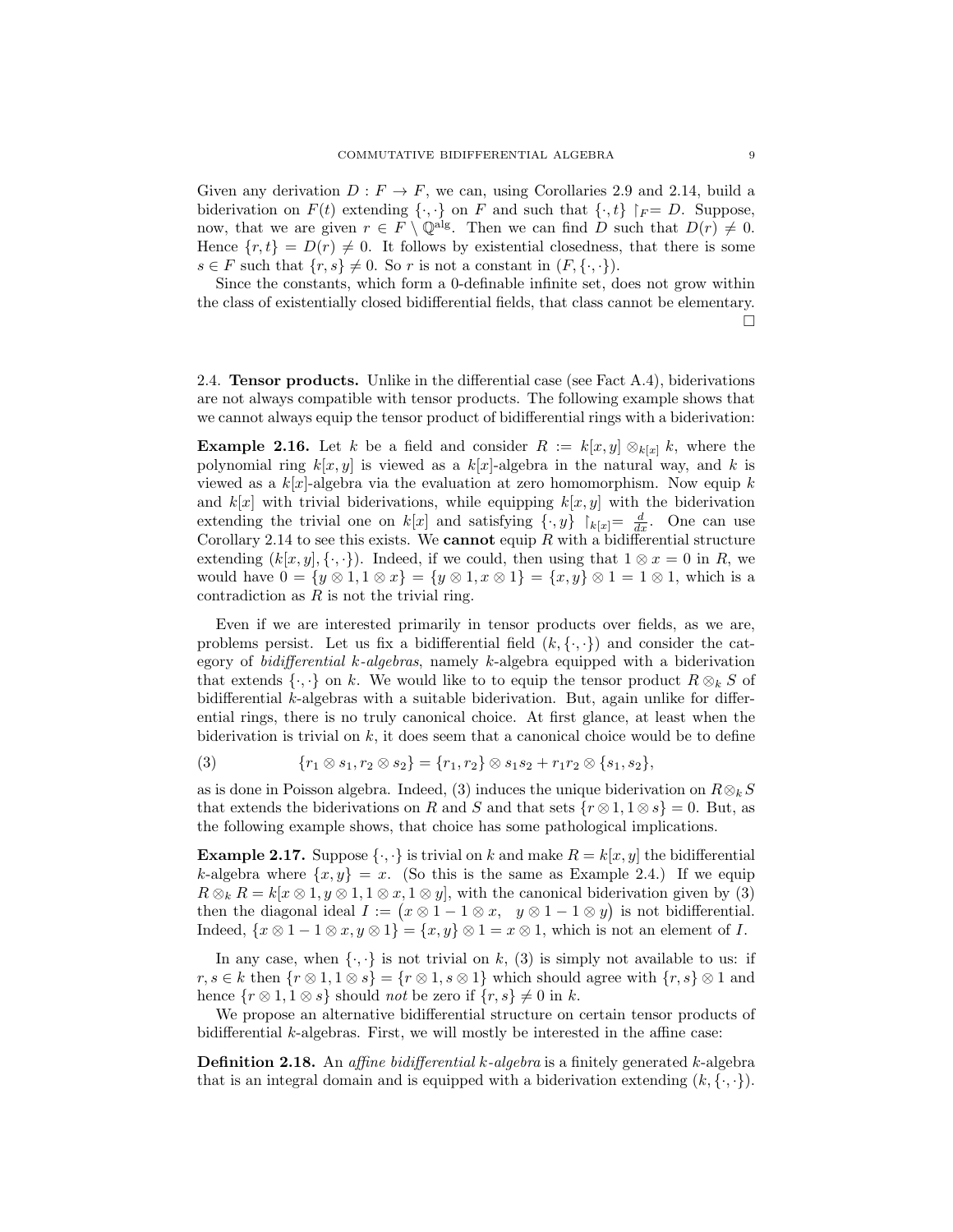The following statement may seem technical, but it has a clear geometric formulation and motivation that will be expressed later by Theorem 3.6. For now, let us only point out that  $\iota$  corresponds to a dominant morphism of affine algebraic varieties, and the defining ideal of  $\iota$  in the tensor product corresponds to the graph of that morphism.

**Theorem 2.19.** Suppose  $(k, \{ \cdot, \cdot \})$  is a bidifferential field,  $(R, \{ \cdot, \cdot \})$  and  $(S, \{ \cdot, \cdot \})$ are affine bidifferential k-algebras with  $\text{Frac}(S)$  separable over k. Suppose  $\iota : S \to R$ is a k-linear bidifferential embedding. Then there exists a nonzero  $f \in S$  and a biderivation on  $R \otimes_k S_f$  satisfying the following properties:

- (a)  $(R \otimes_k S_f, \{\cdot, \cdot\})$  is a lifting extension of  $(R, \{\cdot, \cdot\}).$
- (b)  $(R \otimes_k S_f, \{\cdot, \cdot\})$  is an extension of  $(S, \{\cdot, \cdot\}).$
- (c) the subring  $\iota(S) \otimes_k S_f \subseteq R \otimes_k S_f$  is bidifferential, and it is a lifting extension of  $(\iota(S), \{\cdot, \cdot\}).$
- (d) The defining ideal of  $\iota$ , namely the ideal generated by  $\iota s \otimes 1 1 \otimes s$  for all  $s \in S$ , is a bidifferential ideal of  $(R \otimes_k S_f, \{\cdot, \cdot\}).$

**Remark 2.20.** In particular, if we take  $S = R$  and  $\iota = id$  then this gives us a biderivation on (a localisation) of  $R \otimes_k R$  avoiding the pathologies exhibited by Example 2.17.

Proof of Theorem 2.19. By the separable form of Noether's normalisation lemma (see [7, 16.18]) there is  $y := (y_1, \ldots, y_n)$  in S algebraically independent over k such that  $Frac(S)$  is separably algebraic over  $k(y)$ .

Step 1 of the construction. We extend  $\{\cdot,\cdot\}$  from R to an  $R\otimes_k S$ -valued biderivation on  $R \otimes_k k[y]$  using Theorem 2.13 recursively. For this, we view the biderivation on R as being  $R \otimes_k S$ -valued, and the biderivation on S restricting to an  $R \otimes_k S$ valued biderivation on  $k[y]$ . That is, we have

$$
\{\cdot, \cdot\} : R \times R \to R \otimes_k S
$$
  

$$
\{\cdot, \cdot\} : k[y] \times k[y] \to R \otimes_k S
$$

Suppose we have extended these to  $R \otimes_k k[y_1, \ldots, y_{i-1}]$ . Define the derivation  $D: R \otimes_k k[y_1, \ldots, y_{i-1}] \to R \otimes_k S$  to be the derivation determined by

$$
D(r \otimes 1) = \{r, \iota y_i\} \otimes 1 \text{ for all } r \in R, \text{ and}
$$
  

$$
D(1 \otimes y_j) = 1 \otimes \{y_j, y_i\} \text{ for all } j < i,
$$

and define  $E: R \otimes_k k[y_1, \ldots, y_i] \to R \otimes_k S$  to be the derivation determined by:

$$
E(r \otimes 1) = \{ \iota y_i, r \} \otimes 1 \text{ for all } r \in R, \text{ and}
$$

$$
E(1 \otimes y_j) = 1 \otimes \{y_i, y_j\} \text{ for all } j \leq i.
$$

Now apply Theorem 2.13 with this D and E to obtain  $\{\cdot,\cdot\}$  on  $R \otimes_k k[y_1,\ldots,y_i]$ . Recursively, we obtain a unique  $R \otimes_k S$ -valued biderivation on  $R \otimes_k k[y]$  that extends the given biderivations on R and  $k[y]$  and satisfies:

- (4)  $\{r \otimes 1, 1 \otimes y_i\} = \{r, \iota y_i\} \otimes 1$
- (5)  ${1 \otimes y_i, r \otimes 1} = {uy_i, r} \otimes 1$

for all  $r \in R$  and  $i = 1, \ldots, n$ .

Step 2 of the construction. We now extend  $\{\cdot,\cdot\}$  from  $R \otimes_k k[y]$  to  $R \otimes_k S$ , at the expense of localising S. As S is a finitely generated and  $Frac(S)$  is separably algebraic over  $k(y)$ , we can write  $S = k[y, b]$  where  $b = (b_1, \ldots, b_m)$  are separably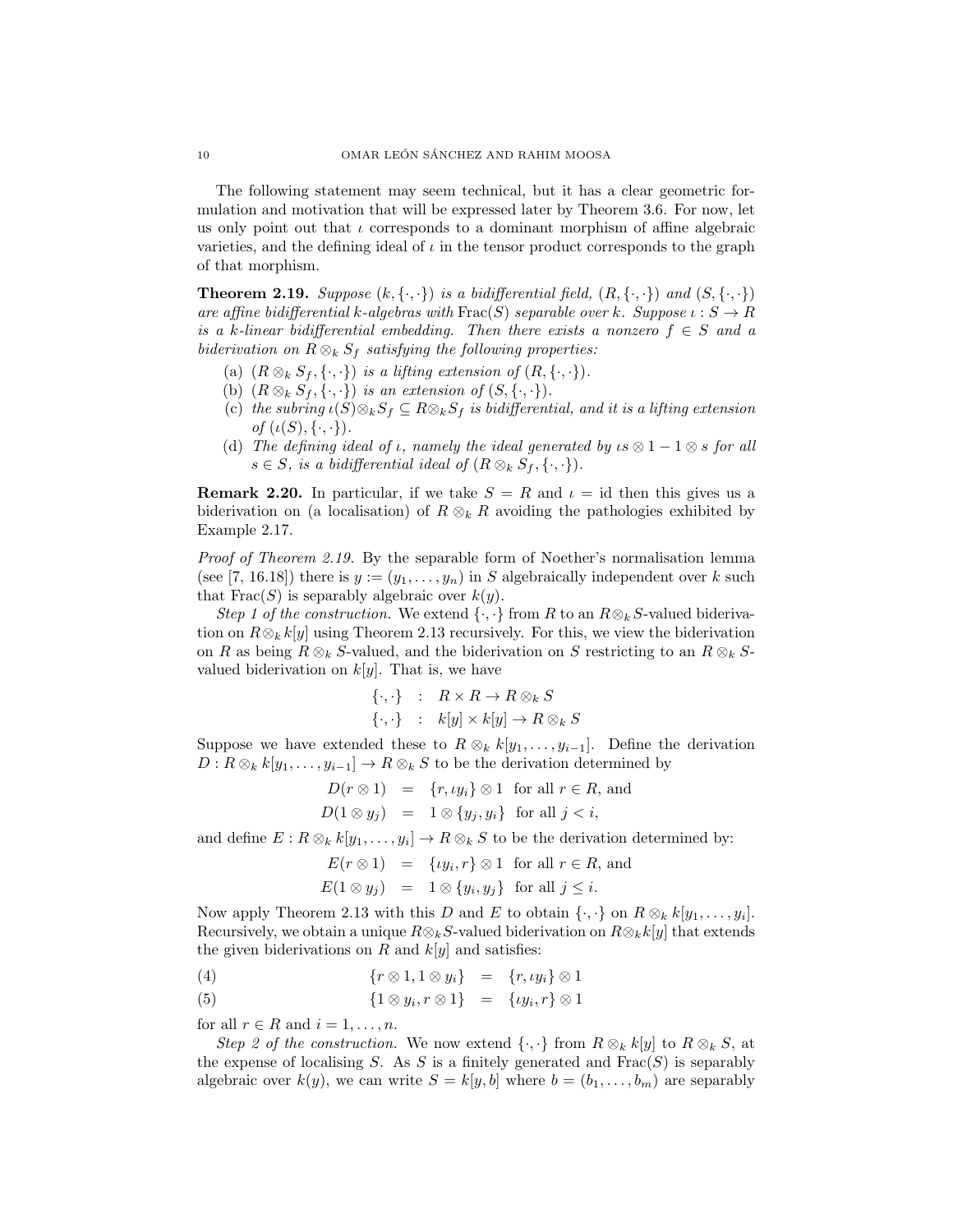algebraic over  $k(y)$ . For each i let  $P_i \in k[y, b_1, \ldots, b_{i-1}][t]$  be of minimal degree such that  $P_i(b_i) = 0$ . Let  $f := \prod^m$  $i=1$  $\frac{dP_i}{dt}(b_i)$ . Applying Theorem 2.10 repeatedly we obtain an extension of  $(R \otimes_k k[y], \{\cdot, \cdot\})$  to  $(R \otimes_k S_f, \{\cdot, \cdot\})$ . Actually, we are using here that  $R \otimes_k S$  has no S-torsion to extract from Theorem 2.10 that this particular  $f$  works – otherwise we only know there is some  $f$  which does. See Remark 2.11.

We now verify (a) through (d).

(a). By construction,  $(R, \{\cdot, \cdot\}) \rightarrow (R \otimes_k k[y], \{\cdot, \cdot\}) \rightarrow (R \otimes_k S_f, \{\cdot, \cdot\})$  are extensions. Here we view all the above biderivations as  $R \otimes_k S_f$ -valued under the natural identifications. We verify that both steps are lifting extensions. The second is lifting because it is obtained by repeated applications of Theorem 2.10 and then an application of Theorem 2.8, and both of these theorems tell us that the extensions they produce are lifting. To verify that the first extension is lifting, fix a bidifferential ideal pair  $(I, J)$  in  $(R, \{\cdot, \cdot\})$ . We first show that

$$
\{I(R \otimes_k k[y]), R \otimes_k k[y]\} \subseteq I(R \otimes_k S).
$$

Let  $x \in I$ . It suffices to show that  $\{x \otimes 1, r \otimes 1\}$  and  $\{x \otimes 1, 1 \otimes y_i\}$  are in  $I(R \otimes_k S)$ for all  $r \in R$  and  $i = 1, ..., n$ . The former is because  $\{x \otimes 1, r \otimes 1\} = \{x, r\} \otimes 1$  and  ${I, R} \subseteq I$ . The second is because  ${x \otimes 1, 1 \otimes y_i} = {x, \iota y_i} \otimes 1$  by (4) and again using that  $\{I, R\} \subseteq I$ . A similar argument, using (5) and the fact that  $\{R, J\} \subseteq J$ , shows that  $\{R \otimes_k k[y], J(R \otimes_k k[y])\} \subseteq J(R \otimes_k S)$ . So  $(I(R \otimes_k k[y]), J(R \otimes_k k[y]))$ is a bidifferential ideal pair, as desired.

(b). Let  $\{\cdot,\cdot\}'$  be the  $(R \otimes_k S_f)$ -valued biderivation on S obtained by restricting  $(R \otimes_k S_f, \{\cdot, \cdot\})$  to  $S = 1 \otimes S$ . We want to show that  $\{\cdot, \cdot\}' = \{\cdot, \cdot\}$ . Note that  $\{\cdot, \cdot\}'$ and  $\{\cdot,\cdot\}$  agree on  $k[y]$  because by construction,

$$
(k[y], {\cdot, \cdot}) \rightarrow (R \otimes_k k[y], {\cdot, \cdot}) \rightarrow (R \otimes_k S_f, {\cdot, \cdot})
$$

are extensions. Now, even though  $Frac(S)$  is separably algebraic over  $k(y)$ , it is not exactly the case that S is differentially trivial over  $k[y]$ . The problem arises when one consider derivations on S with values in an S-module that has torsion. However, it is true that if  $M$  is a torsion-free  $S$ -module then  $S$  has no nontrivial  $k[y]$ -linear M-valued derivations. It follows by Lemma 2.7 that there is at most one M-valued biderivation on S extending any given M-valued biderivation on  $k[y]$ . Applying this to  $M := R \otimes_k S_f$ , which has no S-torsion as it is free over  $S_f$ , we get that  $\{\cdot,\cdot\}' = \{\cdot,\cdot\}$  on S, as desired.

(c). Since  $\iota : S \to R$  is bidifferential and k-linear,  $\iota(S)$  is a bidifferential ksubalgebra of R. Inspecting the construction of  $\{\cdot,\cdot\}$  on  $R \otimes_k S_f$  readily reveals that  $\iota(S) \otimes_k S_f$  is a bidifferential subring of  $R \otimes_k S_f$ . In fact, the restriction of  $\{\cdot,\cdot\}$  to  $\iota(S) \otimes_k S_f$  is just the biderivation our construction yields if we had viewed  $\iota$  as  $\iota(S)$ -valued rather than as R-valued. So part (a) of this theorem applied to the case when  $R = \iota(S)$ , gives us that  $\iota(S) \otimes_k S_f$  is a lifting extension of  $\iota(S)$ .

(d). Let  $d : S \to R \otimes_k S_f$  be the function  $d(s) := \iota s \otimes 1 - 1 \otimes s$ , and let I be the ideal of  $R \otimes_k S_f$  generated by  $\{d(s) : s \in S\}$ . We wish to show that I is a bidifferential ideal. We begin with the following approximation:

**Claim 2.21.** Let  $I_0$  be the ideal in  $R \otimes_k k[y]$  generated by  $\{d(s) : s \in k[y]\}$ . Then  $I_0(R \otimes_k S_f)$  is a bidifferential ideal.

*Proof of Claim.* By construction, and Theorems 2.8 and 2.10,  $(R \otimes_K S_f, \{\cdot, \cdot\})$  is a lifting extension of  $(R \otimes_k k[y], \{\cdot, \cdot\})$ . Hence it suffices to show that  $I_0$  is a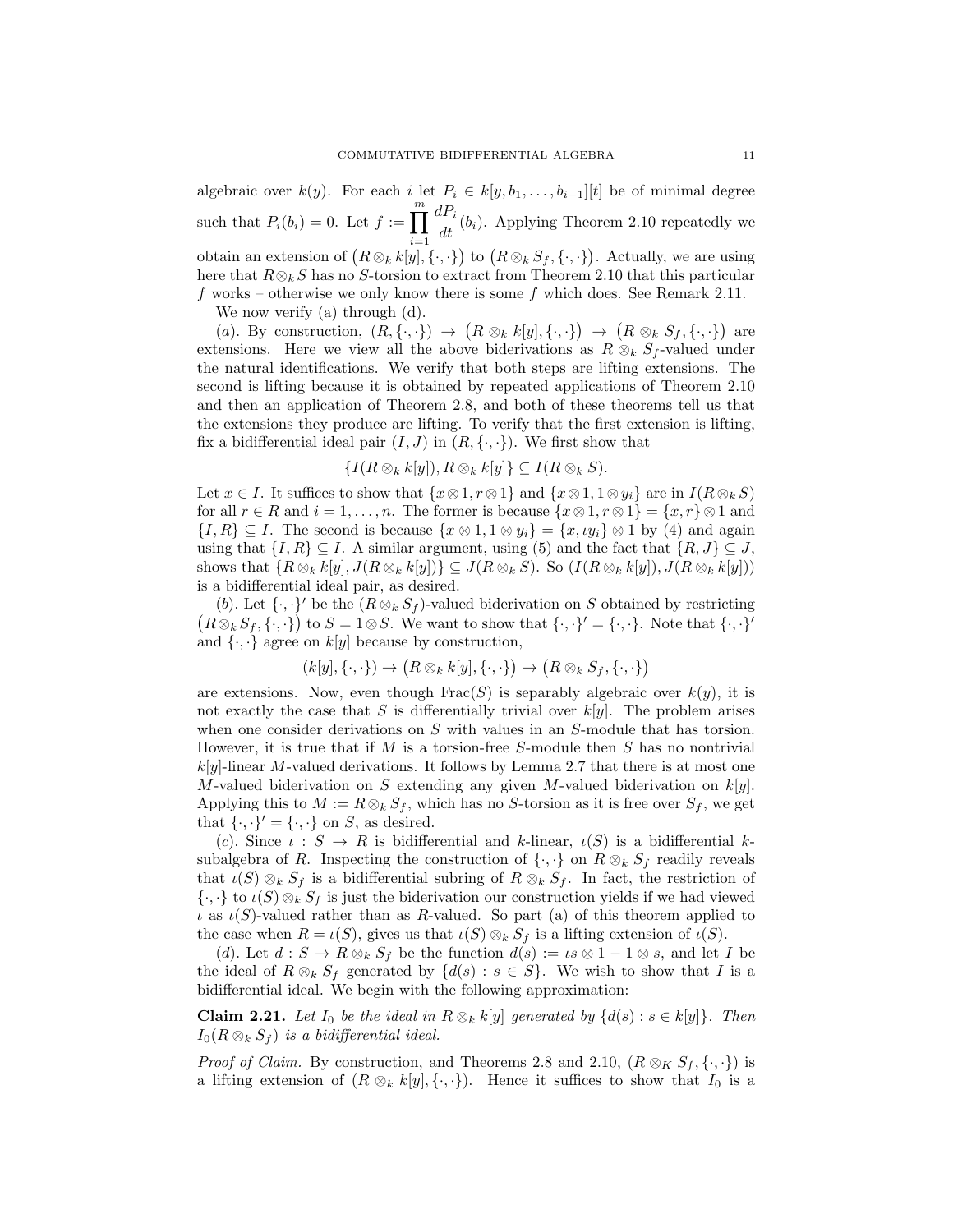bidifferential ideal. We have to show that  $\{x, d(s)\}\$  and  $\{d(s), x\}$  are in  $I_0$  for all  $x \in R \otimes_k k[y]$  and  $s \in k[y]$ . By symmetry, it will suffice to show the former. It is not hard to see that it suffices to prove this when  $x = r \otimes y_i$  and  $s = y_j$ , for some  $r \in R$  and  $i, j \leq m$ . This is what we do.

We compute

$$
\{r \otimes y_i, 1 \otimes y_j\} = \{r \otimes 1, 1 \otimes y_j\}1 \otimes y_i + r \otimes 1\{1 \otimes y_i, 1 \otimes y_j\}
$$
  
= 
$$
\{r, \iota y_j\} \otimes y_i + r \otimes \{y_i, y_j\} \qquad \text{by (4)}
$$

and

$$
\{r \otimes y_i, \iota y_j \otimes 1\} = \{r \otimes 1, \iota y_j \otimes 1\} 1 \otimes y_i + r \otimes 1 \{1 \otimes y_i, \iota y_j \otimes 1\}
$$
  
= 
$$
\{r, \iota y_j\} \otimes y_i + r \{\iota y_i, \iota y_j\} \otimes 1 \qquad \text{by (5)}
$$
  
= 
$$
\{r, \iota y_j\} \otimes y_i + r \iota (y_i, y_j) \otimes 1 \qquad \text{as } \iota \text{ is bidifferential.}
$$

Hence, we get

$$
\{r \otimes y_i, d(y_j)\} = \{r \otimes y_i, \iota y_j \otimes 1\} - \{r \otimes y_i, 1 \otimes y_j\}
$$
  
\n
$$
= r \otimes 1 (\iota(\{y_i, y_j\}) \otimes 1 - 1 \otimes \{y_i, y_j\}))
$$
  
\n
$$
= (r \otimes 1)d(\{y_i, y_j\})
$$
  
\n
$$
\in I_0
$$
  
\nas desired.

To pass from  $I_0$  to I we will use the following derivative-like property of d.

**Claim 2.22.** Suppose  $P \in S[t]$  and  $s \in S$ . Then  $d(P(s)) = ad(s) + P^d(\iota s \otimes 1)$ where  $a \equiv 1 \otimes \frac{dP}{dt}(s) \mod I$ . Here  $P^d$  is the polynomial over  $R \otimes_k S_f$  obtained from  $P$  by applying  $d$  to the coefficients.

*Proof of Claim.* By additivity it suffices to prove this in the case that  $P(t) = bt^n$ is a monomial. First, one verifies readily that, for all  $s_1, s_2 \in S$ ,

$$
d(s_1s_2) = d(s_1)(\iota s_2 \otimes 1) + (1 \otimes s_1)d(s_2).
$$

From this, by induction on  $n > 0$ , it follows that

$$
d(s^{n}) = (s^{n-1} \otimes 1 + s^{n-2} \otimes s + \dots + s \otimes s^{n-2} + 1 \otimes s^{n-1})d(s)
$$

and hence

$$
d(P(s)) = d(bsn)
$$
  
=  $d(b)(\iota s^n \otimes 1) + (1 \otimes b)(\iota s^{n-1} \otimes 1 + \iota s^{n-2} \otimes s + \dots + 1 \otimes s^{n-1})d(s)$   
=  $P^d(\iota s \otimes 1) + ad(s)$ 

where  $a := (1 \otimes b)(\iota s^{n-1} \otimes 1 + \iota s^{n-2} \otimes s + \cdots + 1 \otimes s^{n-1})$ . Now, note that  $\iota s^{i-1} \otimes s^{i-1} \equiv 1 \otimes s^{n-1} \mod I$ 

for each  $i > 0$ . And so,

$$
a = (1 \otimes b)(\iota s^{n-1} \otimes 1 + \iota s^{n-2} \otimes s + \dots + 1 \otimes s^{n-1})
$$
  
\n
$$
\equiv (1 \otimes b)(1 \otimes ns^{n-1}) \mod I
$$
  
\n
$$
= 1 \otimes \frac{dP}{dt}(s) \mod I
$$

as desired.  $\Box$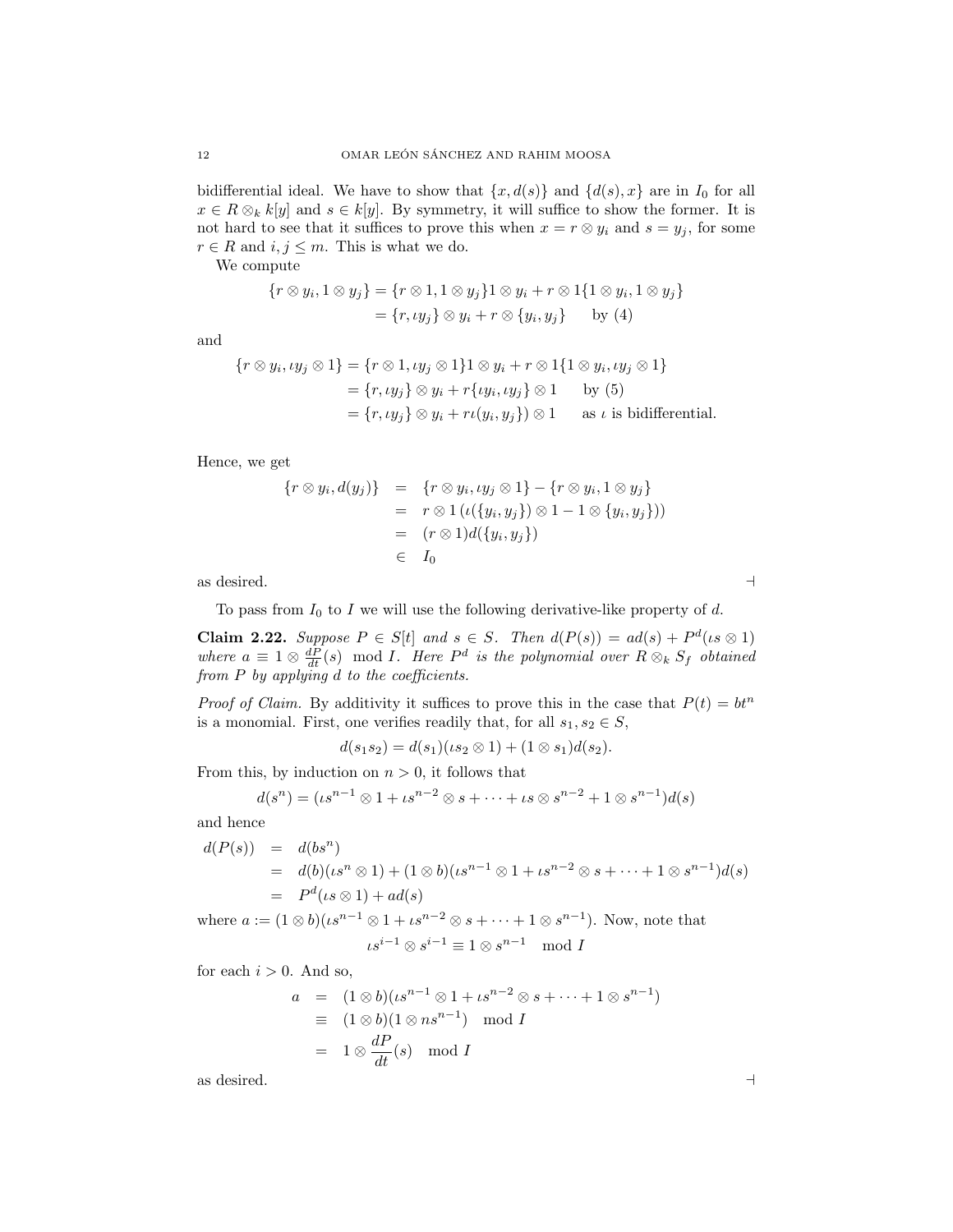Now, to prove that I is bidifferential it suffices to check that  $\{x, d(s)\}\$  and  ${d(s), x}$  are in I for all  $s \in S$  and  $x \in R \otimes_k S_f$ . We will prove the former, the latter follows by symmetry.

Recall that S is separably algebraic over  $k(y)$ . Let  $P \in k[y][t]$  be of minimal degree such that  $P(s) = 0$ . Then

$$
0 = \{x, d(P(s))\}
$$
  
=  $\{x, ad(s) + P^d(\iota s \otimes 1)\}$  by Claim 2.22  
=  $a\{x, d(s)\} + d(s)\{x, a\} + \{x, P^d(\iota s \otimes 1)\}$   
=  $(1 \otimes \frac{dP}{dt}(s))\{x, d(s)\} + \{x, P^d(\iota s \otimes 1)\}$  mod *I*.

Now, as the coefficients of P are in  $k[y]$ , we have that  $P^d(\iota s \otimes 1) \in I_0$ . Hence, by Claim 2.21,  $\{x, P^d(\iota s \otimes 1)\}\in I_0(R\otimes_k S_f) \subseteq I$ . It follows that

$$
(1 \otimes \frac{dP}{dt}(s))\{x, d(s)\} \in I.
$$

This is a good time to observe that  $I$  is (the localisation of) the kernel of the  $k$ -linear homomorphism  $R \otimes_k S \to R$  given by  $r \otimes s \mapsto rt(s)$ . In particular, as  $\frac{dP}{dt}(s) \neq 0$ by minimal choice of degree, and  $\iota$  is injective, we have that  $(1 \otimes \frac{dP}{dt}(s)) \notin I$ . But, as R is an integral domain, I is prime. Hence  $\{x, d(s)\}\in I$ , as desired.

### 3. Bidifferential-algebraic geometry

In this section, we fix a bidifferential field  $(k, \{\cdot, \cdot\})$  of characteristic zero. The following is the bidifferential analogue of the D-varieties studied in differentialalgebraic geometry.

**Definition 3.1.** A *B*-variety over k is an affine algebraic variety X over k together with a biderivation on  $k[X]$  extending  $(k, \{\cdot, \cdot\}).$ 

A  $B$ -subvariety of  $X$  is a subvariety whose vanishing ideal is a bidifferential ideal.

A B-point of X over k is a k-point which as a singleton is a B-subvariety. The set of all *B*-points is denoted by  $X^{\sharp}(k)$ .

A morphism of B-varieties (or a B-morphism) is a regular map  $\phi: X \to Y$  such that the induced k-algebra homomorphism  $\phi^*: k[Y] \to k[X]$  is bidifferential. We say  $\phi$  is a *lifting* morphism if  $\phi^*$  is a lifting extension.

Note that if  $\phi: X \to Y$  is a lifting morphism then  $\phi^{-1}(Z)$  is a B-subvariety of X, for every B-subvariety  $Z \subseteq Y$ . This is not necessarily true if  $\phi$  is not lifting.

The irreducible components of a B-subvariety are themselves B-subvarieties. Indeed, one applies to each of the hamiltonians of  $(k[X], {\cdot, \cdot})$  the fact that the minimal prime ideals containing a radical differential ideal in a noetherian differential ring are all differential. See [9, §1.2], for instance.

**Remark 3.2.** It is tempting to associate to a  $B$ -variety X the various  $D$ -variety structures arising from the hamiltonians. The problem is that there is no reason why, for a given  $a \in k[X]$ , the derivation  $\{a, \cdot\}: k[X] \to k[X]$  should extend a (k-valued) derivation on the field k, in general it is only  $k[X]$ -valued. However, if it happens that  $\{a, \cdot\}$  restricts to a derivation  $\delta_a : k \to k$  then one can consider the D-variety  $(X, s_a)$  over  $(k, \delta_a)$  given by the section  $s_a : X \to \tau X$  induced by  ${a, \cdot}$ . (Here  $\tau X$  denotes the prolongation of X with respect to  $\delta_a$ .) In particular, if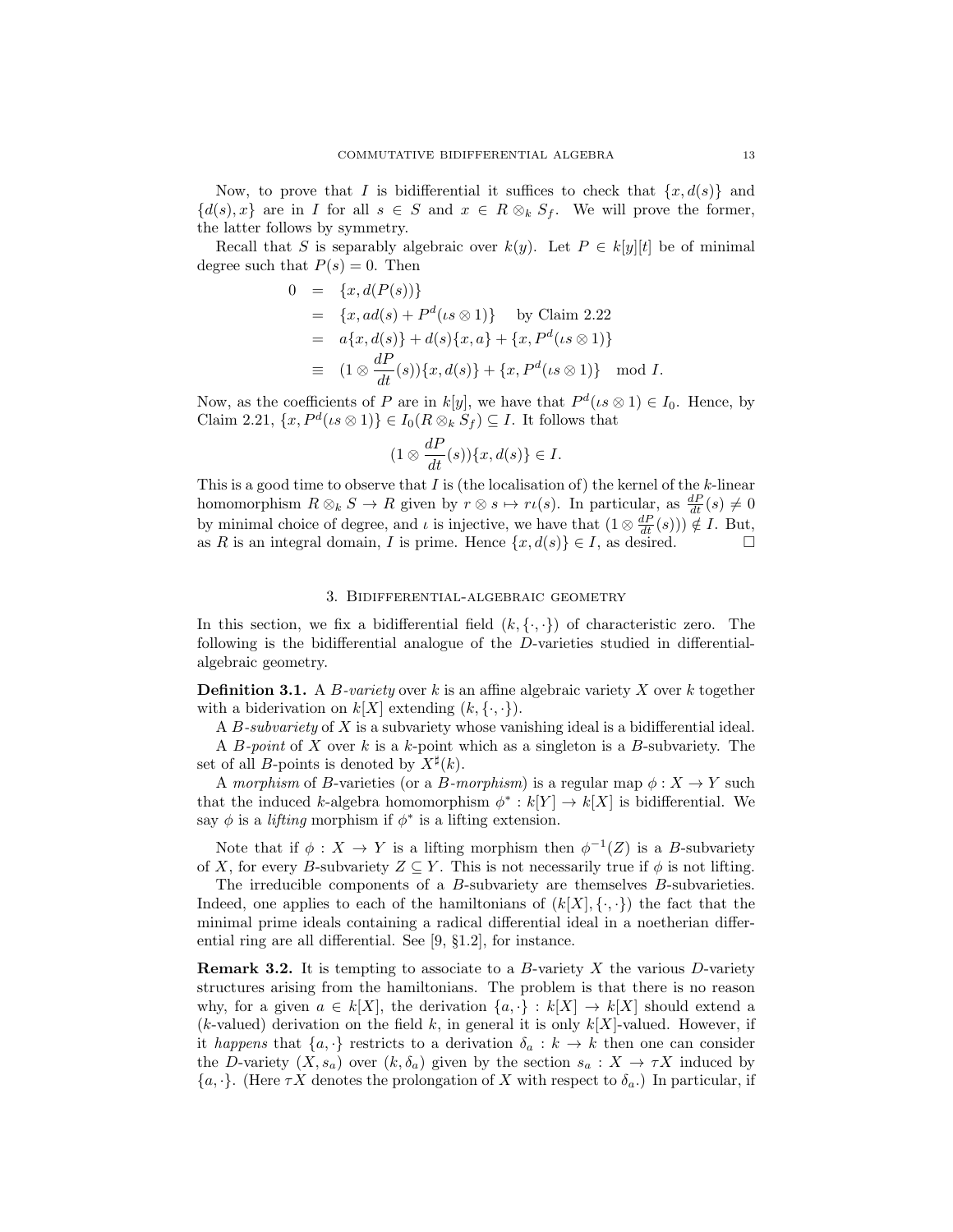${a, \cdot}$  is k-linear then  $s_a: X \to TX$  puts on X the structure of a D-variety over the constants. For example, if  $X$  is a Poisson variety over  $k$ , and so all the hamiltonians are k-linear, we can associate to X the collection  $\{s_a : X \to TX : a \in k[X]\}\$  of Dvariety structures on X induced by the hamiltonians, and these D-variety structures do to some extent capture the Poisson structure. This connection between Poisson and D-variety structures has been exploited in [1, 2, 10] to answer questions around the Poisson Dixmier-Moeglin equivalence.

Given a B-variety X over k and a field extension  $k \subseteq L$ , it will of course be necessary to sometimes view  $X$  as "being over  $L$ ", namely to take the base extension  $X_L := X \times_k L$ . This suggests questions about the existence and uniqueness of Bvariety structures on  $X_L$  extending the given one on X. Actually we will only be interested in "compatible" B-variety structures:

**Definition 3.3** (Compatible base extension). Suppose  $k \subseteq L$  is an extension of bidifferential fields and  $X$  is a  $B$ -variety over  $k$ . By a *compatible*  $B$ -variety structure on  $X_L$  we mean a biderivation on  $L[X_L] = k[X] \otimes_k L$  that extends the given biderivations on  $k[X]$  and L, and such that  $k[X] \subseteq L[X_L]$  is a lifting extension.

The point is that if we equip  $X_L$  with a compatible B-variety structure then whenever Z is a B-subvariety of X,  $Z_L$  is a B-subvariety of  $X_L$ . As one might by now expect,  $X_L$  may not admit a compatible  $B$ -variety structure, and even if it did there may be no canonical choice. The following is the geometric formulation of Example 2.4:

**Example 3.4.** Let X be the affine line  $\mathbb{A}^1$  over k, and let L be the rational function field  $k(y)$ . So  $X_L$  is the "generic fibre" of the co-ordinate projection  $\mathbb{A}^2 \to \mathbb{A}^1$ . We put on k and L the trivial biderivation, and on X the trivial Bvariety structure. What about  $L[X_L] = k(y)[x]$ ? We can of course equip it too with the trivial biderivation, making  $X_L$  a compatible base extension of X. But we could also consider the biderivation on  $L[X_L]$  that is trivial on  $k(y)$  and  $k[x]$ but where  $\{x, y\} = x$ . Then the corresponding B-variety structure on  $X_L$  is not a compatible base extension of X. Indeed,  $Z = \{1\}$  is a B-subvariety of X but  $Z_L$  is not a B-subvariety of  $X_L$ , as  $(x - 1)k(y)[x]$  is a not a bidifferential ideal in  $k(y)[x]$ since  $\{x - 1, y\} = x$ .

Fortunately these issues do not arise when taking algebraic base extensions.

**Proposition 3.5.** Suppose  $X$  is a B-variety over  $k$ . Then there is unique B-variety structure on  $X_{k\text{alg}}$  extending that on X, and this is a compatible base extension.

Proof. First, as we are in characteristic zero, there is, by Corollary 2.12, a unique extension of  $\{\cdot,\cdot\}$  from k to  $k^{\text{alg}}$ , which we also denote by  $\{\cdot,\cdot\}$ . It is with respect to  $(k, \{\cdot, \cdot\}) \subseteq (k^{\text{alg}}, \{\cdot, \cdot\})$  that a compatible base extension of X is being claimed.

View the biderivation on  $k[X]$  as having values in  $k[X] \otimes_k k^{\text{alg}} = k^{\text{alg}}[X_{k^{\text{alg}}}]$ . Fix  $b \in k^{\text{alg}}$ . By Theorem 2.10, applied to  $A = k$ ,  $B = k^{\text{alg}}$  and  $R = k[X]$ , there is an extension of  $\{\cdot,\cdot\}$  from  $k[X]$  to  $k[X] \otimes_k k(b)$ , and moreover this is a lifting extension. Now work over  $k(b)$  and iterate. Eventually, by transfinite recursion, we produce a lifting extension  $(k[X], \{\cdot, \cdot\}) \subseteq (k[X] \otimes_k k^{\text{alg}}, \{\cdot, \cdot\}')$ . To see that it extends  $(k^{alg}, \{\cdot,\cdot\})$  as well, note that  $\{\cdot,\cdot\}'$  restricts to a  $(k[X] \otimes_k k^{alg})$ -valued biderivation on  $k^{\text{alg}}$  extending  $(k, \{\cdot, \cdot\})$ . The fact that  $k^{\text{alg}}$  is differentially trivial over k then implies, by Lemma 2.7, that  $\{\cdot, \cdot\}$  agrees with  $\{\cdot, \cdot\}$  on  $k^{\text{alg}}$ .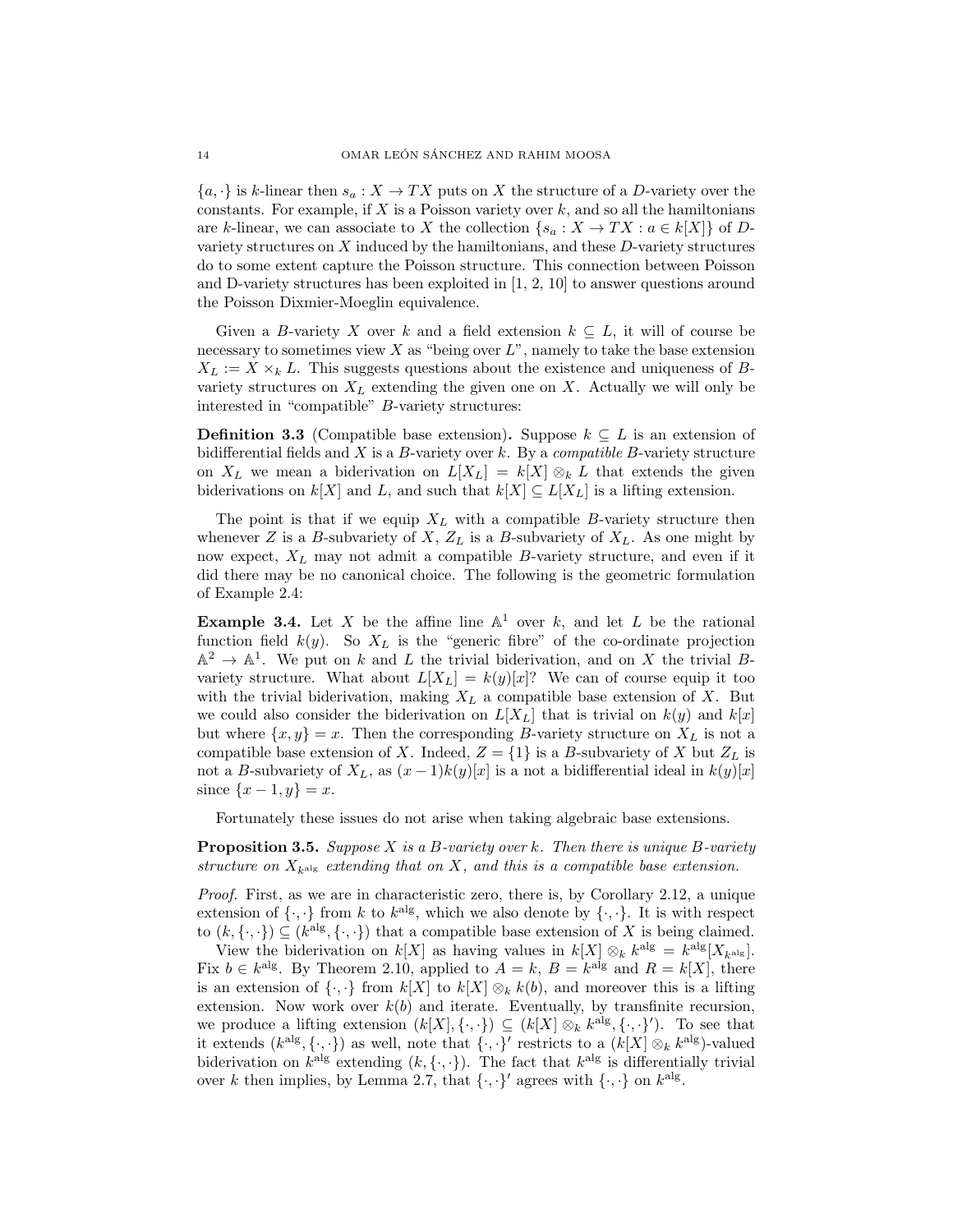So  $(k[X] \otimes_k k^{\text{alg}}, \{\cdot, \cdot\}')$  gives  $X_{k^{\text{alg}}}$  a B-variety structure that is a compatible base extension of X. Uniqueness follows from Lemma 2.7 using the fact that  $k[X] \otimes_k k^{\text{alg}}$ is differentially trivial over  $k[X]$ .

Here is the geometric interpretation of Theorem 2.19.

**Theorem 3.6.** Suppose  $\phi: X \to Y$  is a dominant B-morphism of irreducible Bvarieties over k. Then there exists a nonempty Zariski open subset  $Y_0 \subseteq Y$  and a *B*-variety structure on  $X \times Y_0$  such that

- (a) the co-ordinate projection  $X \times Y_0 \to X$  is a lifting B-morphism,
- (b) the co-ordinate projection  $X \times Y_0 \to Y_0$  is a B-morphism,
- (c)  $\phi \times id : X \times Y_0 \to Y \times Y_0$  induces a B-variety structure on  $Y \times Y_0$  such that the co-ordinate projection  $Y \times Y_0 \to Y$  is a lifting B-morphism, and
- (d) the graph of  $\phi \restriction_{Y_0}$  is a B-subvariety of  $X \times Y_0$ .

*Proof.* Let  $R := k[X], S := k[Y],$  and  $\iota := \phi^* : k[Y] \to k[X]$  which is an embedding as  $\phi$  is dominant and is bidifferential as  $\phi$  is a B-morphism. Applying Theorem 2.19 yields a nonzero  $f \in k[Y]$  and a biderivation on  $k[X] \otimes_k k[Y]_f$ , satisfying certain properties. Now,  $k[X] \otimes_k k[Y]_f = k[X \times Y_0]$  where  $Y_0 := Y \setminus V(f)$ . This makes  $X \times Y_0$  a B-variety. Now the statements (a) through (d) of the current theorem are just the geometric meanings of the corresponding statements  $(a)$  through  $(d)$ of Theorem 2.19.  $\Box$ 

3.1. Generic fibres and a universal base extension. With a bit more work we can use Theorem 3.6 to find generic fibres of dominant B-morphisms.

**Definition 3.7.** Suppose  $\phi: X \to Y$  is a dominant B-morphism of irreducible B-varieties over k. By a *generic B-fibre of*  $\phi$  we mean

- a bidifferential field extension  $L \supseteq k$ ,
- compatible base extensions  $X_L$  and  $Y_L$  such that  $\phi_L : X_L \to Y_L$  is a Bmorphism, and
- a B-point  $\alpha \in Y^{\sharp}_{L}(L)$  that is (Zariski) generic in  $Y_{L}$  over k such that  $\phi^{-1}_{L}(\alpha)$ is a *B*-subvariety of  $X_L$

We sometimes suppress the data and simply call  $X_{\alpha} := \phi_L^{-1}(\alpha)$  a generic B-fibre over L.

Note, first of all, that fibres over  $B$ -points need not be  $B$ -subvarieties in general:

Example 3.8. In Example 2.4 (again!) we considered the trivial biderivation on  $k[x]$  extended to the biderivation on  $k[x, y]$  where  $\{x, y\} = x$ . So we have the trivial B-variety structure on  $\mathbb{A}^1$  and a B-variety structure on  $\mathbb{A}^2$  such that the first coordinate projection  $\pi : \mathbb{A}^2 \to \mathbb{A}^1$  is a B-morphism. Now  $1 \in \mathbb{A}^1(k)$  is a B-point as every k-point is. But  $\pi^{-1}(1)$  has vanishing ideal  $(x-1)k[x, y]$ , which we have seen is not a bidifferential ideal.

**Theorem 3.9.** Suppose  $\phi: X \rightarrow Y$  is a dominant B-morphism of irreducible B-varieties over k. Then a generic B-fibre of  $\phi$  exists over  $L = k(Y)$ .

*Proof.* Apply Theorem 3.6 to get a nonempty Zariski open subset  $Y_0 \subseteq Y$  and a B-variety structure on  $X \times Y_0$  such that the co-ordinate projection to X is a lifting B-morphism. At the same time, we get a B-variety structure on  $Y \times Y_0$  such that  $\phi \times id : X \times Y_0 \to Y \times Y_0$  is a B-morphism and  $Y \times Y_0 \to Y$  is a lifting B-morphism.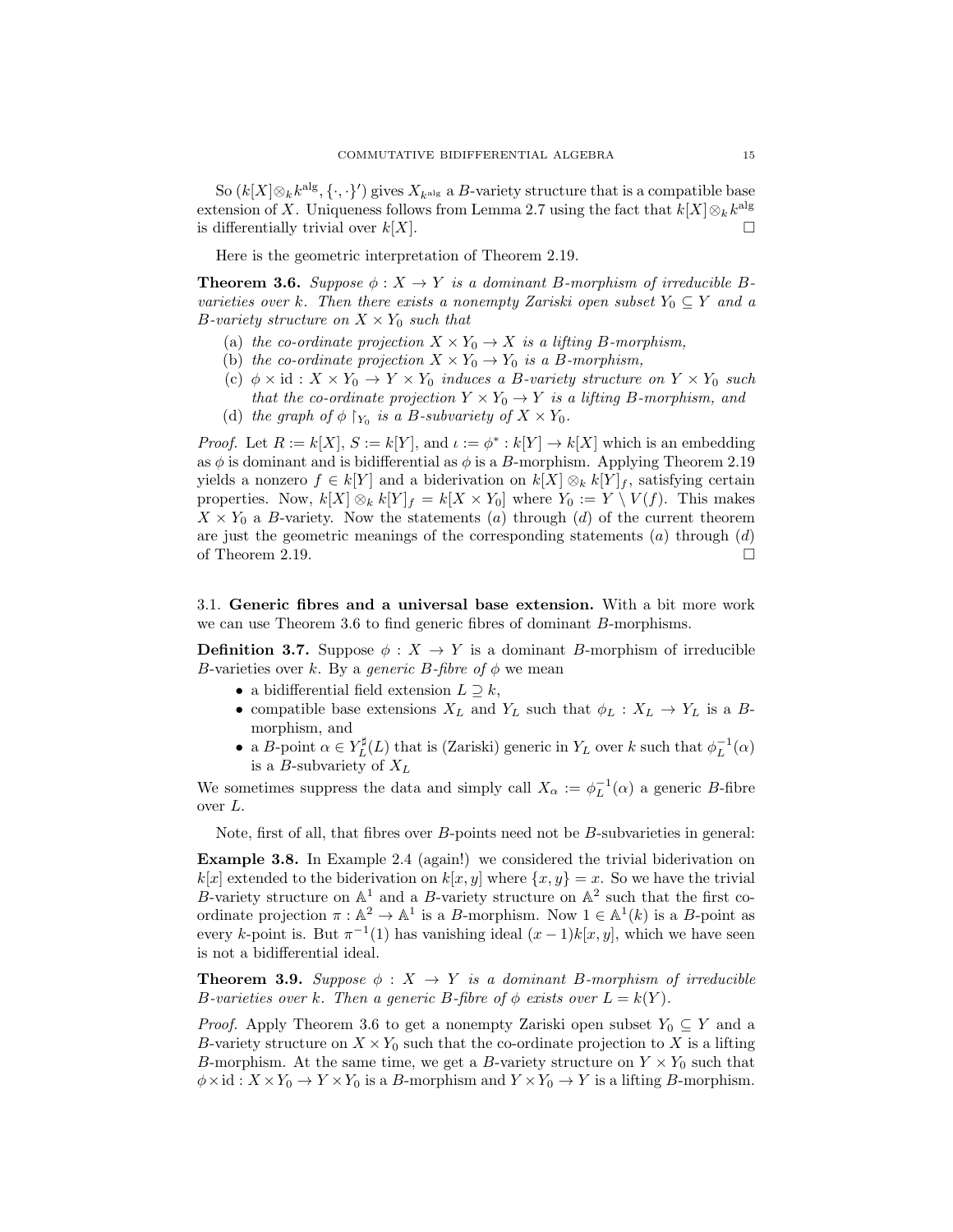Let  $L := k(Y) = k(Y_0)$ . As localisation is lifting (Theorem 2.8), we have that  $k[X] \otimes_k k[Y_0] \subseteq k[X] \otimes_k L = L[X_L]$  and  $k[Y] \otimes_k k[Y_0] \subseteq k[Y] \otimes_k L = L[Y_L]$  are lifting extension. In diagrams, we now have:



with all arrows being bidifferential homomorphisms and the vertical arrows being in addition lifting extensions. This says precisely that we have compatible B-variety structures on the base extensions  $X_L$  and  $Y_L$  such that  $\phi_L$  is a B-morphism.

Now, fix  $\alpha = (y_1, \ldots, y_m) \in Y_L(L)$  such that  $y_1, \ldots, y_m$  generate  $k[Y]$ . So  $\alpha$  is a generic point of  $Y_L$  over k. Theorem 3.6 also tells us that the graph of  $\phi$  restricted to  $X \times Y_0$  is a B-subvariety. So the ideal  $I \subseteq k[X] \otimes_k k[Y_0]$  generated by

$$
\{\phi^* y_j \otimes 1 - 1 \otimes y_j : j = 1, \ldots, m\}
$$

is a bidifferential ideal. Hence the extension  $I \cdot L[X_L]$  is a bidifferential ideal, and this is precisely the vanishing ideal of the fibre  $\phi^{-1}(\alpha)$  in  $X_L(L)$ . On the other hand, the contraction of  $I \cdot L[X_L]$  to  $L[Y_L]$ , which is precisely the vanishing ideal of  $\alpha \in Y_L(L)$ , is also bidifferential (being the contraction of a bidifferential ideal under a bidifferential extension). So  $\alpha$  is a B-point and the fibre is a B-subvariety.  $\square$ 

**Remark 3.10.** Applying the theorem to the case when  $X = Y$  and  $\phi = id$  we see that every  $B$ -variety has a *generic*  $B$ -point over  $k$ ; namely a compatible base extension to the function field and a B-point of this extension that is (Zariski) generic over k.

We can iterate this to get a "universal" base extension for  $\phi: X \to Y$ .

Corollary 3.11. Suppose  $\phi: X \to Y$  is a dominant B-morphism of absolutely irreducible B-varieties over k. There is a bidifferential field extension  $k \subseteq L$  and compatible base extensions  $X_L$  and  $Y_L$  so that  $\phi_L : X_L \to Y_L$  is a B-morphism, and for every finitely generated subextension field, say  $k \subseteq F \subseteq L$ , there is a B-point  $\alpha \in Y^{\sharp}_{L}(L)$  that is generic over F and such that the fibre  $\phi^{-1}_{L}(\alpha)$  is a B-subvariety.

Proof. We construct a chain of bidifferential field extensions

$$
k = L_0 \subseteq L_1 \subseteq L_2 \subseteq \cdots
$$

with compatible B-variety structures on  $X_{L_i}, Y_{L_i}$  such that  $\phi_{L_i}: X_{L_i} \to Y_{L_i}$  are B-morphisms, and  $Y_{L_i}(L_i)$  has a B-point that is generic over  $L_{i-1}$  and such that the fibre above that point is a B-subvariety of  $X_{L_i}$ . Indeed, we go from  $L_i$  to  $L_{i+1} := L_i(Y_{L_i})$  by Theorem 3.9. Then  $L := \bigcup_{i < \omega} L_i$  works.

**Definition 3.12** (Universal base extension). Given  $\phi: X \to Y$ , a dominant Bmorphism of absolutely irreducible  $B$ -varieties over  $k$ , we call the  $B$ -morphism  $\phi_L : X_L \to Y_L$  given by Corollary 3.11 a universal base extension for  $\phi : X \to Y$ .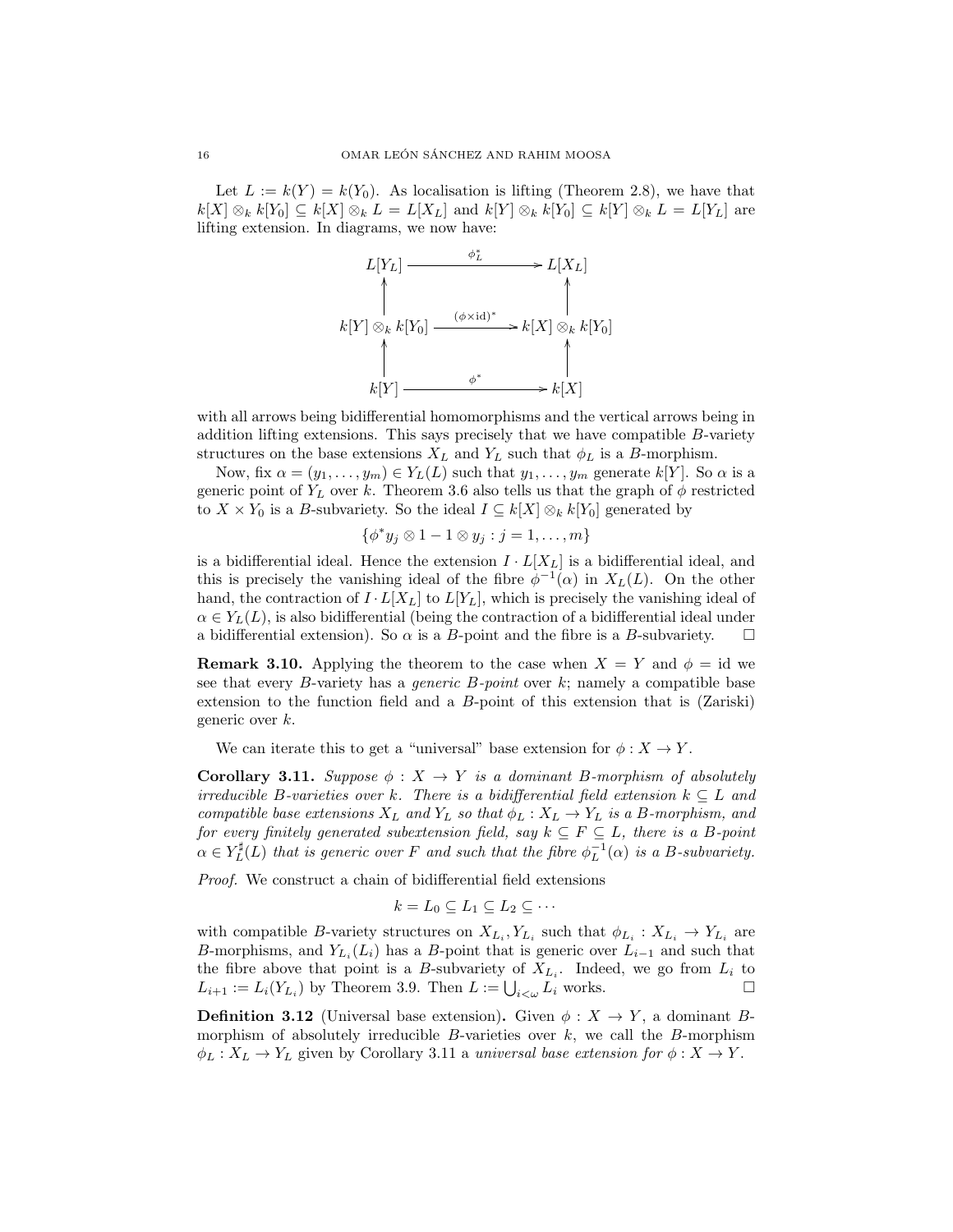We now extend the Poisson Dixmier-Moeglin equivalence problem to this setting of bidifferential algebra, and make some observations about it.

Fix a bidifferential field  $(k, \{\cdot, \cdot\})$  of characteristic zero, and  $(R, \{\cdot, \cdot\})$  an affine bidifferential  $k$ -algebra. Recall that here affine means that  $R$  is an integral domain which is finitely generated as a k-algebra.

Given an ideal  $I$  of  $R$ , it is not hard to check that there is a bifferential ideal  $J \subseteq I$  that contains all other bidifferential ideals of I (this follows from the fact that if  $J_1$  and  $J_2$  are bidifferential ideals of R then  $J_1 + J_2$  is bidifferential). We call  $J$  the *bidifferential core* of  $I$ .

We denote by  $Spec_B(R)$  the space of prime bidifferential ideals of R. We introduce the following three conditions, inspired by the Poisson Dixmier-Moeglin equivalence problem:

# **Definition 4.1.** Let  $P \in \text{Spec}_B(R)$ .

(a) P is B-locally-closed if  $P \neq$  $\bigcap$ 

$$
P \subsetneq Q \in \operatorname{Spec}_B(R)
$$

 $Q$ .

- (b)  $P$  is  $B$ -primitive if it is the bidifferential core of a maximal ideal.
- (c) P is B-rational if the constants of  $\text{Frac}(R/P)$  are contained in  $k^{\text{alg}}$ .

The last of these may require some explanation. As  $P$  is a bidifferential ideal we have an induced biderivation on  $R/P$ , which by Corollary 2.9 extends uniquely to the fraction field. Recall that by the *constants* of Frac $(R/P)$  we mean those  $\alpha \in$ Frac( $R/P$ ) such that the associated hamiltonians  $\{\alpha, \cdot\}$  and  $\{\cdot, \alpha\}$  are identically zero on  $Frac(R/P)$ .

Note that when  $\{\cdot,\cdot\}$  is a Poisson bracket on R, these conditions coincide precisely with Poisson locally closed, Poisson primitive, and Poisson rational, considered by, for example, Brown and Gordon [5]. They are also naturally analogous to the differential version studied in [2].

We begin by showing that the expected implications hold also in this setting. We include proofs for the sake of completeness, though there is no significant difficulty in passing from the Poisson case to the general bidifferential one.

But first a lemma.

Lemma 4.2. The radical of a bidifferential ideal is bidifferential. If a radical differential ideal is the intersection of finitely many prime ideals none of which contains the other, then these prime ideals are bidifferential.

Proof. This follows by the corresponding facts about derivations. Namely, that in a differential ring the radical of a differential ideal is differential, and if a radical differential ideal is the intersection of finitely many primes, no one containing the other, then those primes are all also differential. See [9, §0.9 and §1.2]. Now just apply this to each of the hamiltonians  $\{r, \cdot\}$  and  $\{\cdot, r\}$  for each  $r \in R$ .

Proposition 4.3. For any prime bidifferential ideal we have

 $B\text{-}locally-closed \implies B\text{-}primitive,$ 

and, if k is contained in the constants of  $(R, \{\cdot, \cdot\})$  then we also have

 $B\text{-}primitive \implies B\text{-}rational.$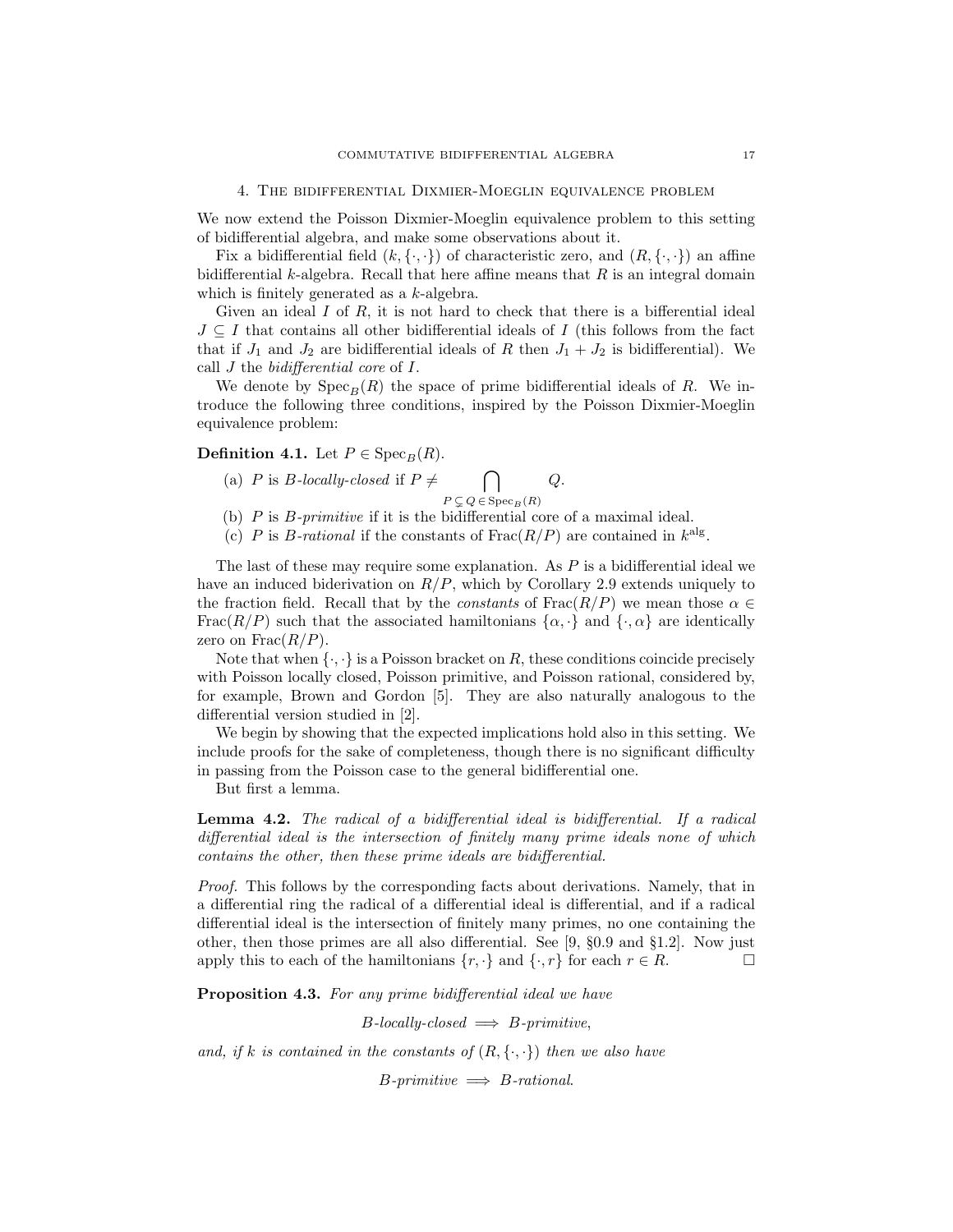Proof. Working in the quotient ring, it suffices to consider the case of the prime bidifferential ideal (0).

Assume (0) is B-locally-closed. Let

$$
J = \bigcap_{(0) \neq Q \in \operatorname{Spec}_B(R)} Q.
$$

Then  $J$  is a nonzero radical bidifferential ideal. Let  $\mathfrak m$  be a maximal ideal of  $R$ not containing J. We claim that  $(0)$  is the bidifferential core of  $\mathfrak{m}$  (which shows that  $(0)$  is B-primitive). For a contradiction, suppose I is a nonzero bidifferential ideal contained in  $m$ . By Lemma 4.2, the radical of I is bidifferential and its prime components are bidifferential. One of these components must be contained in m. However, all these components contain J, contradicting the fact that  $J \nsubseteq \mathfrak{m}$ .

Now assume that k is contained in the constants of  $(R, \{\cdot, \cdot\})$ . Suppose that (0) is  $B$ -primitive. Namely, there is a maximal ideal  $\mathfrak m$  with bidifferential core  $(0)$ . Let r be a constant in  $(\text{Frac}(R), \{\cdot, \cdot\})$ . We need to show that  $r \in k^{\text{alg}}$ .

We claim that there are  $a, b \in R$  with  $r = a/b$  and  $b \notin \mathfrak{m}$ . Assume on the contrary that for every representation of  $r = a/b$  we have  $b \in \mathfrak{m}$ . Our goal is to deduce a contradiction to (0) being the differential core of m by showing that the bidifferential ideal generated by  $b$  is contained in  $\mathfrak{m}$ . For this it suffices to show that if you iteratively apply hamiltonians to  $b$  then you stay in  $\mathfrak{m}$ . By symmetry we can consider only hamiltonians of the form  ${c, \cdot}$  with  $c \in R$ . Now, since r is a constant, we get

$$
0 = \{c, r\} = \{c, a/b\} = \frac{\{c, a\}b - a\{c, b\}}{b^2}.
$$

Then, either  $\{c, b\} = 0$  or  $r = \frac{a}{b} = \frac{\{c, a\}}{\{c, b\}}$  $\{\frac{c,a}{c,b}\}\$ . In either case,  $\{c,b\} \in \mathfrak{m}$ . Moreover, if  ${c, b} = 0$  then of course further applications of hamiltonians will stay in  $m$ , and if  ${c,b} \neq 0$  then  $r = \frac{{c,a}}{L_c}$  $\{\frac{c,a}{c,b}\}$  and so can repeat the argument with another hamiltonian. hence, applying iterated hamltonians to b stays in  $m$ , as desired.

We can thus write  $r = a/b$  such that  $b \notin \mathfrak{m}$ . Work in the localisation  $R_b$  on which we can uniquely extend the biderivation by Theorem 2.8. Since  $b \notin \mathfrak{m}$ , we have that  $mR_b$  is a maximal ideal of  $R_b$ , and so  $R_b/mR_b$  is an algebraic extension of k. It follows that there is a nonconstant polynomial polynomial  $P(t) \in k[t]$  such that  $P(r) \in \mathfrak{m} R_b$ . Note that the constants of  $(R_b, \{\cdot, \cdot\})$  contain k and r, and hence  ${s, P(r)} = {P(r), s} = 0$  for all  $s \in R_b$ . It follows that the bidifferential ideal generated by  $P(r)$  in  $(R_b, \{\cdot,\cdot\})$  is just the principal ideal  $P(r)R_b \subseteq \mathfrak{m}R_b$ . But this implies that the contraction  $P(r)R_b \cap R$  is a bidifferential ideal of  $(R, \{\cdot, \cdot\})$ contained in m. As the bidifferential core of m is trivial, we must have  $P(r) = 0$ , proving that  $r \in k^{\text{alg}}$ . В последните поставите на селото на селото на селото на селото на селото на селото на селото на селото на се<br>В селото на селото на селото на селото на селото на селото на селото на селото на селото на селото на селото н

We are therefore lead to ask:

Question 4.4 (Bidifferential Dixmier-Moeglin Equivalence – BDME). For which affine bidifferential  $k$ -algebras is it the case that that every  $B$ -rational prime bidifferential ideal is B-locally closed?

An answer to this question would resolve the as yet open Poisson DME problem. It is known that the PDME does not hold of all affine Poisson k-algebras, see [1]. It is conjectured that the PDME does hold for Poisson-Hopf k-algebras, and some partial results have been obtained, see [10]. The differential analogue of the DME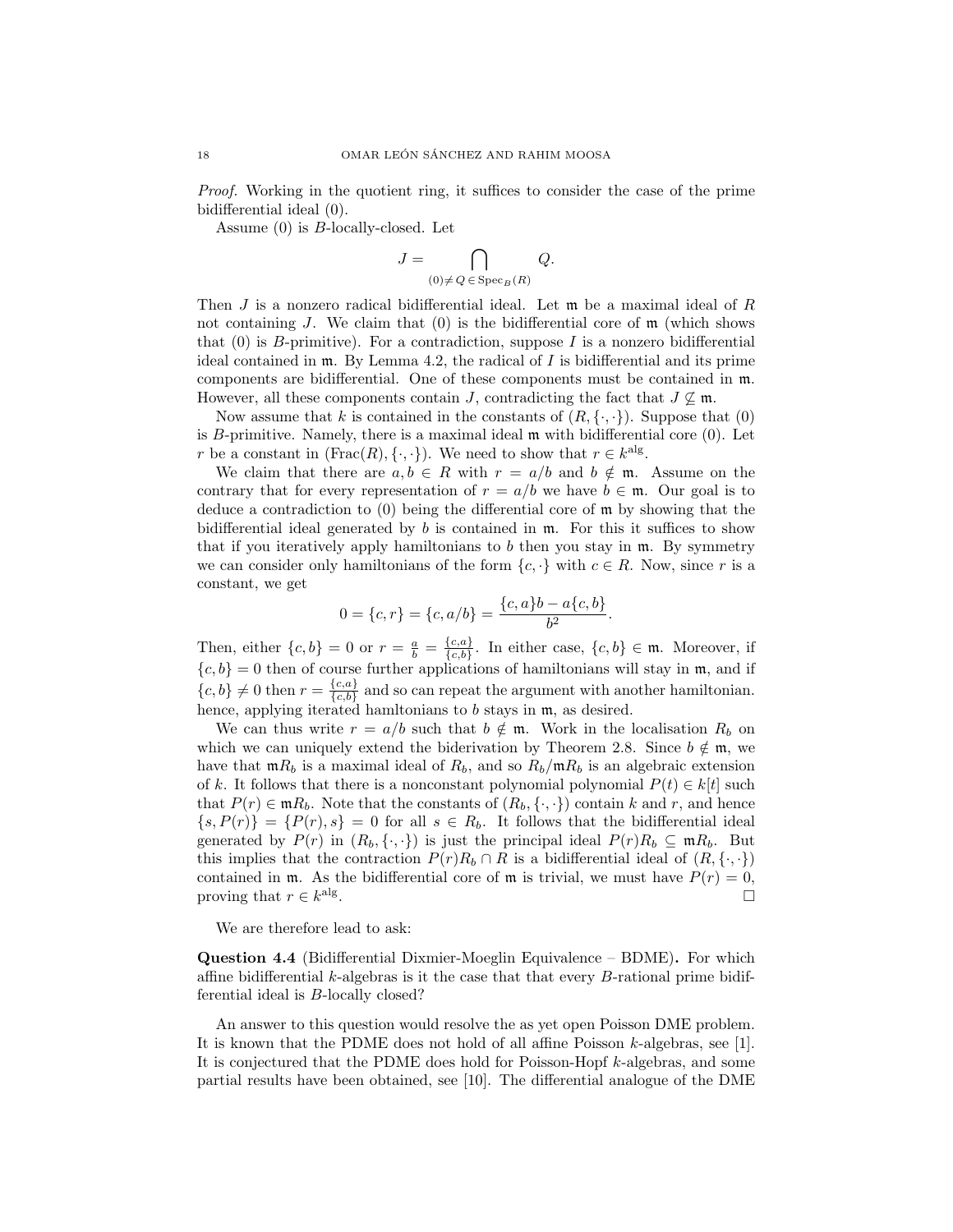has also been studied, and various results, including its failure in general and its truth in the Hopf case, have been established, see [2].

It may be worth pointing out that the following weakening of "rational implies locally-closed" was shown for affine Poisson algebras in [1, Theorem 7.1], but the proof goes through more or less verbatum in the general bidifferential setting:

**Fact 4.5.** Suppose  $(R, \{\cdot,\cdot\})$  is an affine bidifferential k-algebra with constants extending k. If  $P \in \text{Spec}_B(R)$  is rational then there are only finitely many prime bidifferential ideals containing P of height equal to  $ht P + 1$ .

4.1. An image and generic fibre approach. We conclude by illustrating how the constructions of Section 3 may be of use in this problem, and why passing to general bidifferential algebras over possibly nonconstant base fields may be useful even if one is primarily interested in the Poisson case.

First, to situate the problem in a geometric setting, let us say for short that an irreducible B-variety, X, over k, is B-locally-closed if in  $(k[X], \{\cdot, \cdot\})$  the zero ideal is B-locally closed. Geometrically, this is the property that the union of its proper B-subvarieties is not Zariski dense.

Lemma 4.6. An irreducible B-variety is B-locally-closed if and only if it has only finitely many maximal proper irreducible B-subvarieties.

*Proof.* It is clear that if  $X$  has only finitely many maximal proper irreducible  $B$ subvarieties then X must be B-locally closed, as the union of these would be a proper Zariski closed set containing all the proper B-subvarieties.

Suppose  $X$  is  $B$ -locally-closed and let

$$
I := \bigcap \{ Q \subseteq k[X] : Q \neq 0 \text{ prime bidifferential ideal} \}.
$$

Let  $P_1, \ldots, P_\ell$  be the minimal associated prime ideals of I, and denote by  $Z_i$  the closed subvariety of X defined by  $P_i$ . By Lemma 4.2, we get that each  $Z_i$  is a Bsubvariety. By definition, every proper irreducible  $B$ -subvariety of  $X$  is contained in some  $Z_i$ . Since I, and hence each  $P_i$ , is nonzero, we have that  $Z_1, \ldots, Z_\ell$  are the maximal irreducible proper *B*-subvarieties of  $X$ .

The following gives an "image and generic fibre" characterisation of B-locally closed.

**Proposition 4.7.** Suppose  $\phi: X \to Y$  is a dominant B-morphism of irreducible Bvarieties over  $k$ . Assume  $Y$  is  $B$ -locally-closed. Then the following are equivalent:

- (i)  $X$  is  $B$ -locally-closed
- (ii) The generic B-fibre of  $\phi$  over  $k(Y)$  is B-locally-closed.

*Proof.* Let  $L := k(Y)$  equipped with the induced bidifferential field structure. Fix compatible B-variety structures on  $X_L$  and  $Y_L$  such that  $\phi_L : X_L \to Y_L$  is a B-morphism, and fix  $\alpha \in Y^{\sharp}_L(L)$  generic over k such that  $X_{\alpha} := \phi^{-1}_L(\alpha)$  is a Bsubvariety of  $X_L$ . This is possible because of Theorem 3.9.

Note that  $k(\alpha) = k(Y) = L$ . The generic B-fibre referred to in (ii) is  $X_{\alpha}$ .

We will show, first of all, that there is a bijective containment preserving correspondence between between

 $\mathcal{X} := \{\text{irreducible } B\text{-subvarieties of } X \text{ over } k \text{ that map dominantly onto } Y\}$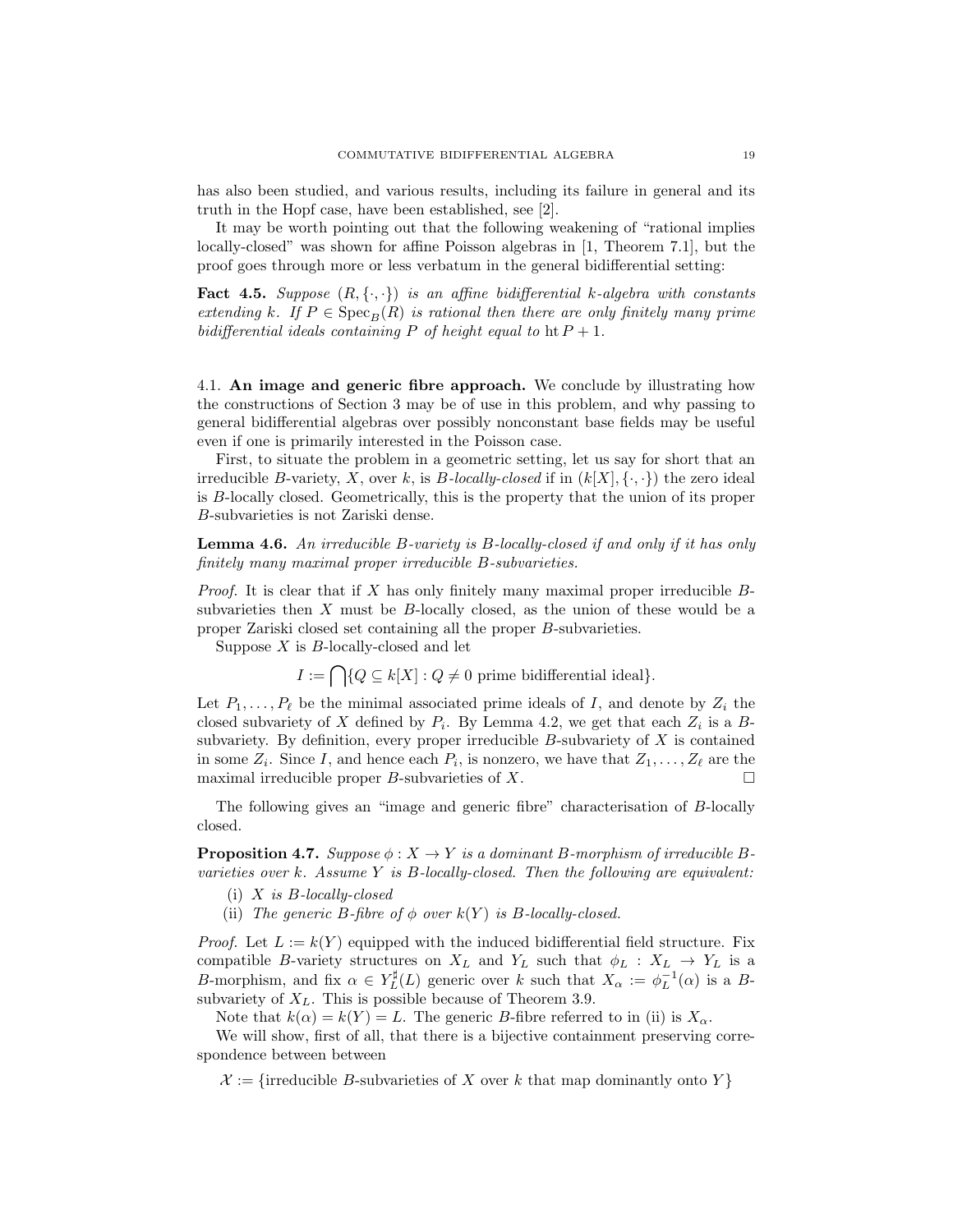and

$$
\mathcal{X}_{\alpha} := \{ \text{irreducible } B\text{-subvarieties of } X_{\alpha} \text{ over } L \}
$$

given by

$$
X' \longmapsto X'_{\alpha} := X'_{L} \cap X_{\alpha}.
$$

That this is true if we replace "B-subvariety" by "subvariety" follows from the fact that  $\alpha$  is generic in Y over k. So what we are claiming is that  $X'$  is a B-subvariety if and only if  $X'_\alpha$  is. Indeed, suppose  $X' \in \mathcal{X}$ . Then, as the base extension  $X_L$ has a compatible B-variety structure,  $X'_L$  is a B-subvariety of  $X_L$ . Hence, so is  $X'_L \cap X_\alpha = X'_\alpha$ . Conversely, suppose  $Z \in \mathcal{X}_\alpha$ . Let  $X' \subseteq X$  be the subvariety over k with  $X'_\alpha = Z$ . Note that  $I(X') = I(Z) \cap k[X]$ . So, as  $k[X]$  is a bidifferential subring of  $L[X_L]$ , we have that X' is a B-subvariety. We thus have a bijective correspondence as claimed.

Assume now that (i) holds. Note that the maximal elements of  $\mathcal X$  are also maximal among *all* irreducible B-subvarieties of  $X$  (over  $k$ ), as any B-subvariety containing an element of  $\mathcal X$  will also map dominantly onto Y. Hence, by (i),  $\mathcal X$  has only finiteley many maximal elements. By the bijective correspondence,  $\mathcal{X}_{\alpha}$  has only finitely many maximal elements, thus establishing (ii).

Now, suppose (ii) holds so that  $\mathcal{X}_{\alpha}$  has only finitely many maximal elements. The bijective correspondence gives us that  $X$  has only finitely many maximal elements. Let  $X_0$  be the union of these. So every proper irreducible B-subvariety of X that maps dominantly onto Y is contained in  $X_0$ . Let  $Y_0$  be a proper algebraic subvariety of Y that contains all proper  $B$ -subvarieties of  $Y$ ; it exists by our assumption on Y. Note that the Zariski closure of the image of a  $B$ -subvariety under a  $B$ morphism is a B-subvariety; this is because the intersection of a bidifferential ideal with a bidifferntial subring is a bidifferential ideal of the subring. Hence, those B-subvarieties of X that do not project dominantly onto Y must land in  $Y_0$ . It follows that every proper B-subvariety of X lands in  $X_0 \cup \phi^{-1}(Y_0)$ . The latter being a proper subvariety of X by irreducibility, this proves (i).

Similarly, we can say that an irreducible  $B$ -variety over  $k$  is  $B$ -rational if the zero ideal in  $k[X]$  is B-rational. Geometrically, this means that any rational function  $f \in k(X)$  such that  $\{f, -\} \equiv 0$  on  $k(X)$  must be algebraic over k. It is even easier to see that this also has an "image and generic fibre" characterisation:

**Proposition 4.8.** Suppose  $\phi: X \to Y$  is a dominant B-morphism of irreducible  $B$ -varieties over k. Assume that Y is  $B$ -rational. Then the following are equivalent:

- $(i)$  X is B-rational.
- (ii) The generic B-fibre of  $\phi$  over  $k(Y)$  is B-rational.

*Proof.* As before, let  $L := k(Y)$  and use Theorem 3.9 to fix compatible B-variety structures on  $X_L$  and  $Y_L$  such that  $\phi_L : X_L \to Y_L$  is a B-morphism, and fix  $\alpha \in Y_L^{\sharp}(L)$  generic over k such that  $X_{\alpha} := \phi_L^{-1}(\alpha)$  is a B-subvariety of  $X_L$ . So  $L = k(\alpha)$  and  $X_{\alpha}$  is our generic B-fibre referred to in (ii).

Note that  $k(X) = L(X_\alpha)$ . This immediately shows that (i) implies (ii). For the converse, assume (ii) and let  $f \in k(X)$  be such that  $\{f, -\} \equiv 0$ . Then we must have  $f \in L$ . But  $L = k(Y)$  and so our assumption on Y implies that  $f \in k^{\text{alg}}$ , establishing (ii).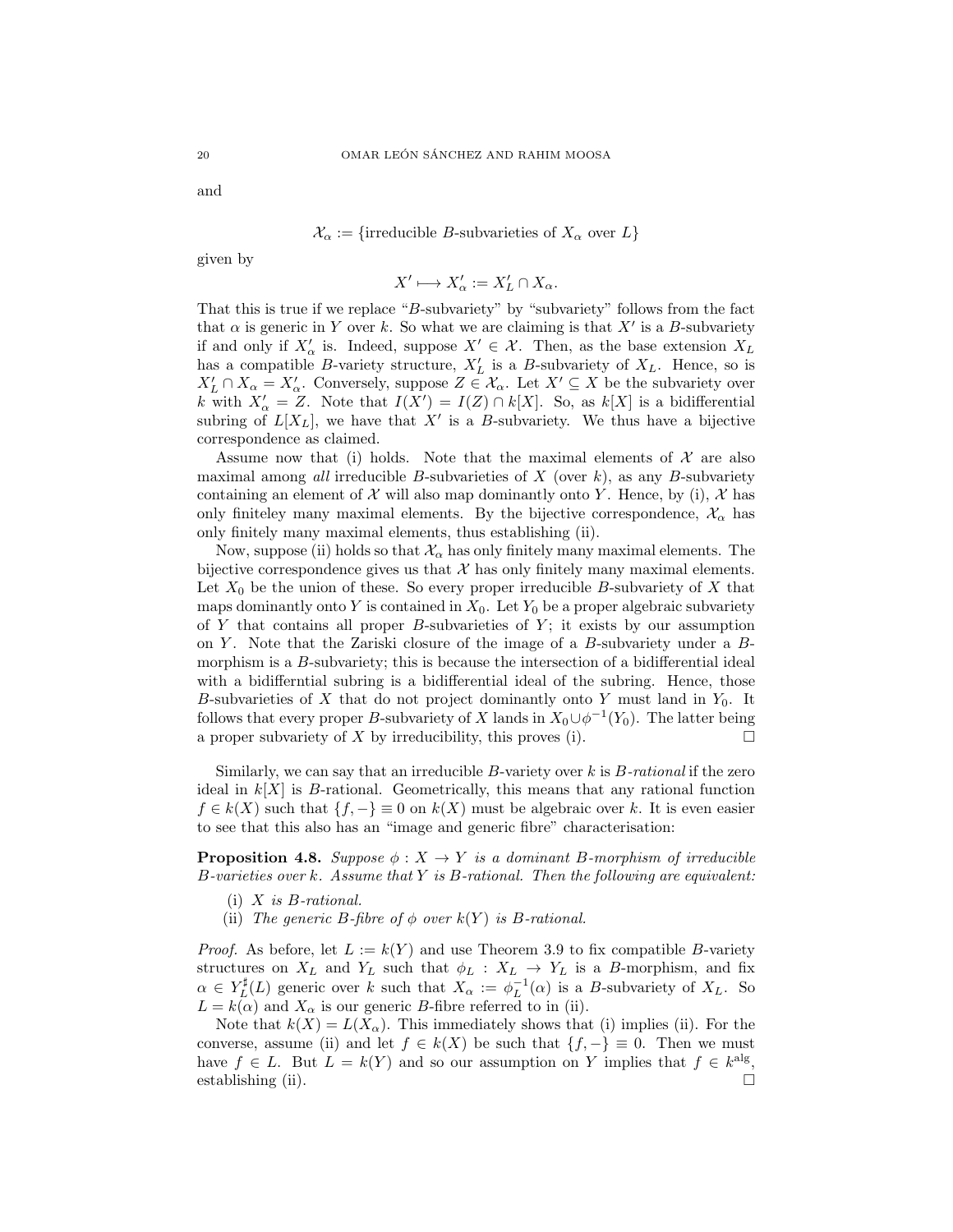Propositions 4.7 and 4.8 suggest an inductive approach to Question 4.4.

It is also worth observing that, even if we start with a Poisson variety  $X$ , the  $B$ variety structure we are considering on the generic fibres  $X_{\alpha}$  in these propositions will not be Poisson and will be over nonconstant base fields.

### Appendix A. Extending derivations

We review some basic facts about extending derivations. We could not find good references because we work in the slightly more general, and somewhat unusual, multisorted setting. That is, we work with the collection of pairs  $(R, M)$  where R is a (commutative unitary) ring and M is an R-module. Given such  $(R, M)$ , we consider M-valued derivations on R, namely additive maps  $d: R \to M$  that satisfy the Leibniz rule  $d(rs) = d(r)s + rd(s)$ . By a morphism  $(R, M) \rightarrow (R'M')$ , we mean a pair  $(\phi, \psi)$  where  $\phi : R \to R'$  is a ring homomorphism and  $\psi : M \to M'$ is a group homomorphism that is R-linear in the sense that  $\psi(rx) = \phi(r)\psi(x)$ , for all  $r \in R$  and  $x \in M$ . Given derivations  $d: R \to M$  and  $d: R' \to M'$ , a morphism  $(R, M) \to (R', M')$  is differential if  $\psi(dr) = d\phi(r)$ . In that case, we say that  $d: R' \to M'$  extends  $d: R \to M$ .

**Definition A.1** (Differential triviality). An A-algebra  $R$  is said to be differentially trivial if R admits no nontrivial A-linear derivations (with values in any R-module).

Differential triviality ensures that any derivation on A has at most one extension to R. So, for example, (separably) algebraic field extensions are easily seen to be differentially trivial. Moreover any derivation on a field does lift to algebraic extensions, so we have existence and uniqueness. If you consider integral extensions of domains instead of algebraic extensions of fields, one does not quite have differential triviality. Nevertheless, the following approximation holds:

**Fact A.2.** Suppose  $A \subseteq B$  is an extension of integral domains and  $b \in B$  is algebraic over  $\text{Frac}(A)$  with the minimal polynomial P of b over  $\text{Frac}(A)$  having coefficients in A. Suppose S is a B-algebra. Then any derivation  $d : A \rightarrow S$ extends uniquely to a derivation  $A[b] \rightarrow S_f$  where  $f := \frac{dP}{dt}(b)$ .

Proof. The statement is meant to be understood with respect to the natural morphism  $(A, S) \rightarrow (A[b], S_f)$ .

Uniqueness follows from the fact that  $P(b) = 0$  forces  $d(b) = -\frac{P^d(b)}{f}$  $\frac{f(b)}{f}$ , where  $P^d \in S[t]$  is obtained by applying d to the coefficients of P.

For existence, first we make  $S_f$  an algebra over the polynomial ring  $A[t]$  by the evaluation map  $t \mapsto b$ . Next we extend  $d : A \to S$  to a derivation  $d : A[t] \to S_f$ by setting  $dt := -\frac{P^d(b)}{f}$  $\frac{f^{(0)}}{f}$ . Note that the transcendentality of t means this is always possible, and that for any  $Q \in A[t]$  we have  $dQ = \frac{dQ}{dt}(b)dt + Q^d(b)$ . In particular,  $dP = 0$ . Let  $I \subseteq A[t]$  be the ideal of polynomials vanishing at b. As  $P \in A[t]$  is monic, and of minimal degree satisfying  $P(b) = 0$ , the division algorithm for monic divisors in A[t] implies that  $I = (P)$ . It follows that  $dQ = 0$  for all  $Q \in I$ . So we get the desired induced  $S_f$ -valued derivation on  $A[b] = A[t]/I$ .

**Remark A.3.** The above fact only has content when  $f$  is not nilpotent, as otherwise the localisation  $S_f$  is the trivial ring. In fact, it is usually applied when b is separably algebraic over  $Frac(A)$  and S has no B-torsion, in which case f is not nilpotent.